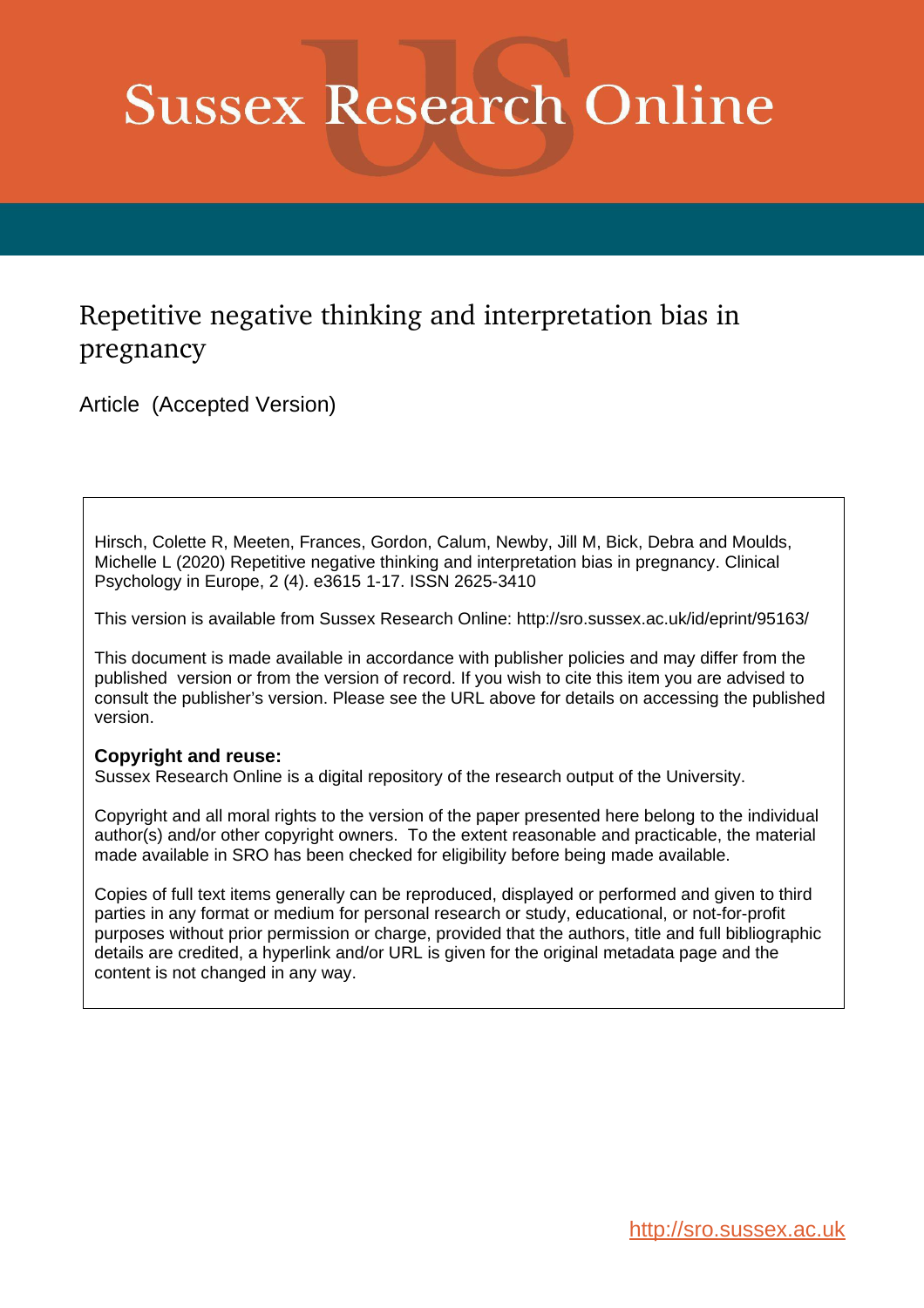Hirsch, C.R.<sup>1\*</sup>, Meeten, F.<sup>2\*</sup>, Gordon, C.<sup>1</sup>, Newby, J.M.<sup>3,4</sup>, Bick, D.<sup>5</sup>, & Moulds, M.L<sup>3</sup>

<sup>1</sup> Institute of Psychiatry, Psychology and Neuroscience, King's College London, UK School of Psychology, University of Sussex, UK School of Psychology, University of New South Wales, Sydney, Australia Black Dog Institute, Hospital Road Randwick, New South Wales, Sydney, Australia Warwick Clinical Trials Unit, University of Warwick, UK

Submitted: April 23rd 2020

\*Joint first authors

#### **Author note**

We are very grateful to the pregnant women who helped us develop the pregnancy related materials, as well as those who took part in the study. CH and FM are joint first authors. CH receives salary support from the National Institute for Health Research (NIHR), Mental Health Biomedical Research Centre at South London and Maudsley NHS Foundation Trust and King's College London. We have no conflicts of interest to declare.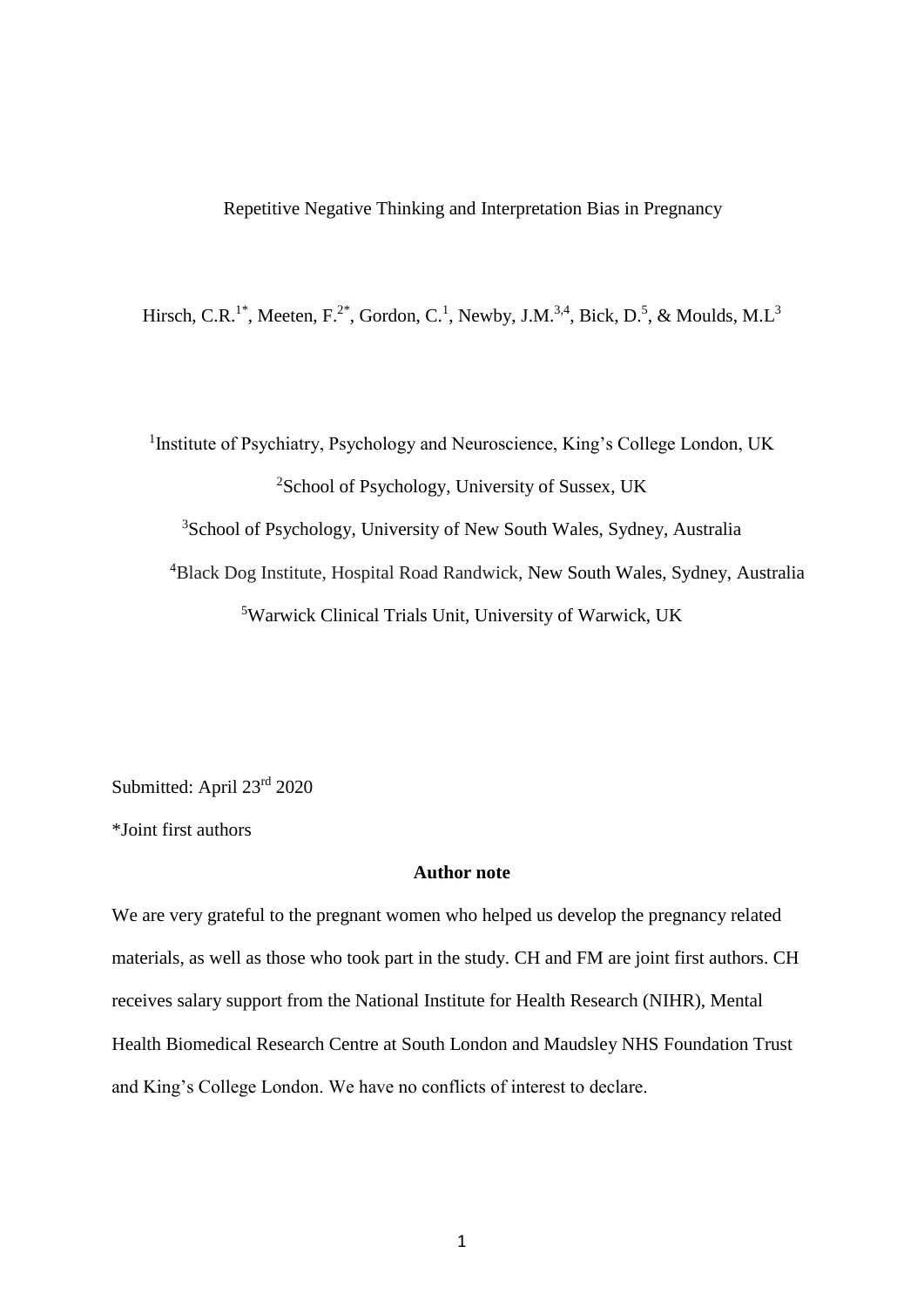## **RUNNING HEAD:**  Repetitive Negative and Interpretation Bias in Pregnancy

Correspondence concerning this article should be addressed to Dr Colette R. Hirsch,

Department of Psychology, Institute of Psychiatry, Psychology and Neuroscience, King's

College London, De Crespigny Park, London SE5 8AF, UK. Email:

[colette.hirsch@kcl.ac.uk;](mailto:colette.hirsch@kcl.ac.uk) Phone: +44 207 848 0697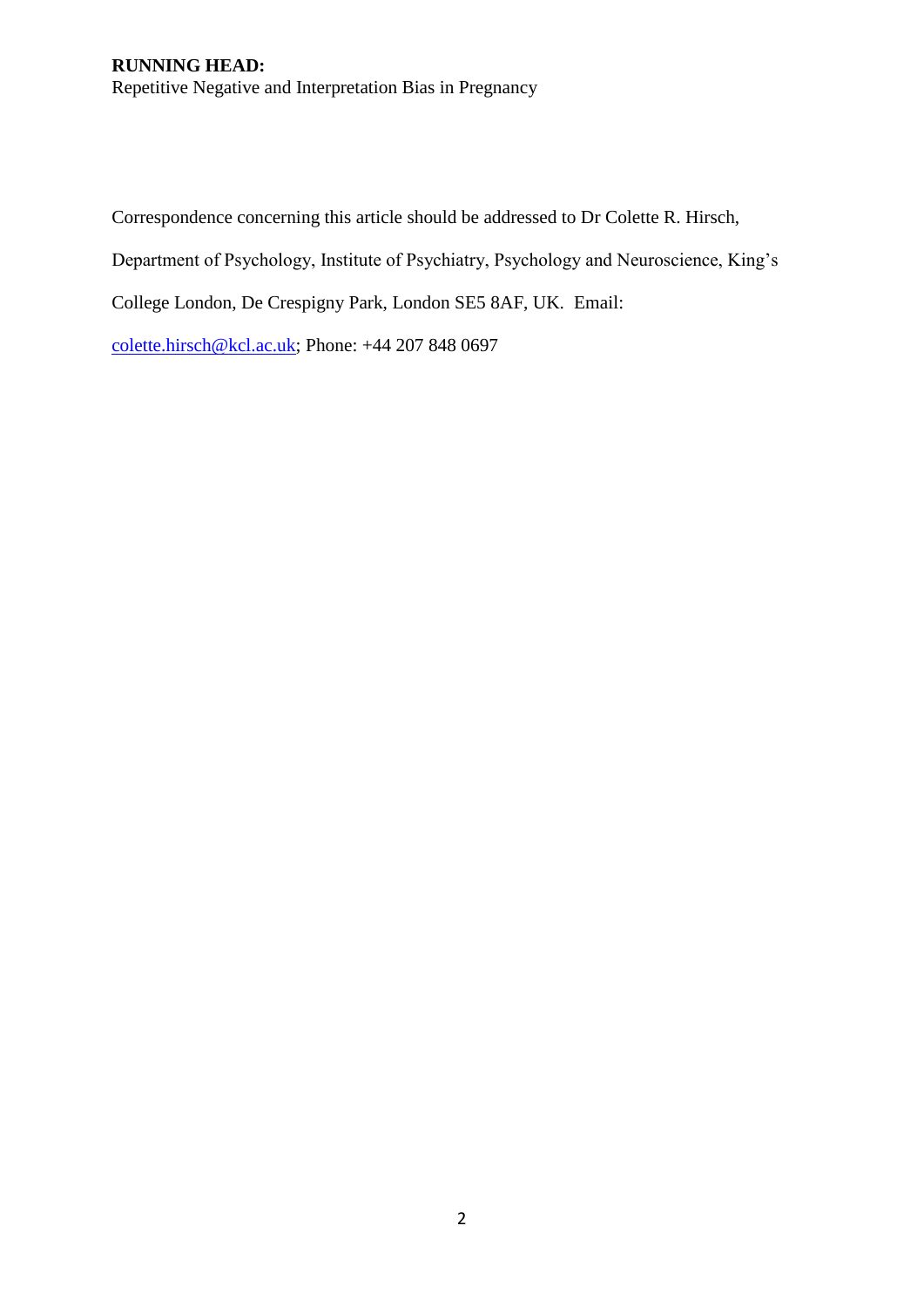Repetitive Negative and Interpretation Bias in Pregnancy

#### **Abstract**

#### **Background**

Repetitive negative thinking (RNT; e.g., worry about the future, rumination about the past) and the tendency to interpret ambiguous information in negative ways (interpretation bias) are cognitive processes that play a maintaining role in anxiety and depression, and recent evidence has demonstrated that interpretation bias maintains RNT. In the context of perinatal mental health, RNT has received minimal research attention (despite the fact that it predicts later anxiety and depression), and interpretation bias remains unstudied (despite evidence that it maintains depression and anxiety which are common in this period).

#### **Method**

We investigated the relationship between RNT, interpretation bias and psychopathology (depression, anxiety) in a pregnant sample  $(n = 133)$ . We also recruited an age-matched sample of non-pregnant women  $(n = 104)$ , to examine whether interpretation bias associated with RNT emerges for ambiguous stimuli regardless of its current personal relevance (i.e., pregnancy or non-pregnancy-related).

#### **Results**

As predicted, for pregnant women, negative interpretation bias, RNT, depression and anxiety were all positively associated. Interpretation bias was evident to the same degree for material that was salient (pregnancy-related) and non-salient (general), and pregnant and non-pregnant women did not differ. RNT was associated with interpretation bias for all stimuli and across the full sample.

#### **Conclusion**

Our findings highlight the need to further investigate the impact of interpretation bias in pregnant women, and test the effectiveness of interventions which promote positive interpretations in reducing RNT in the perinatal period.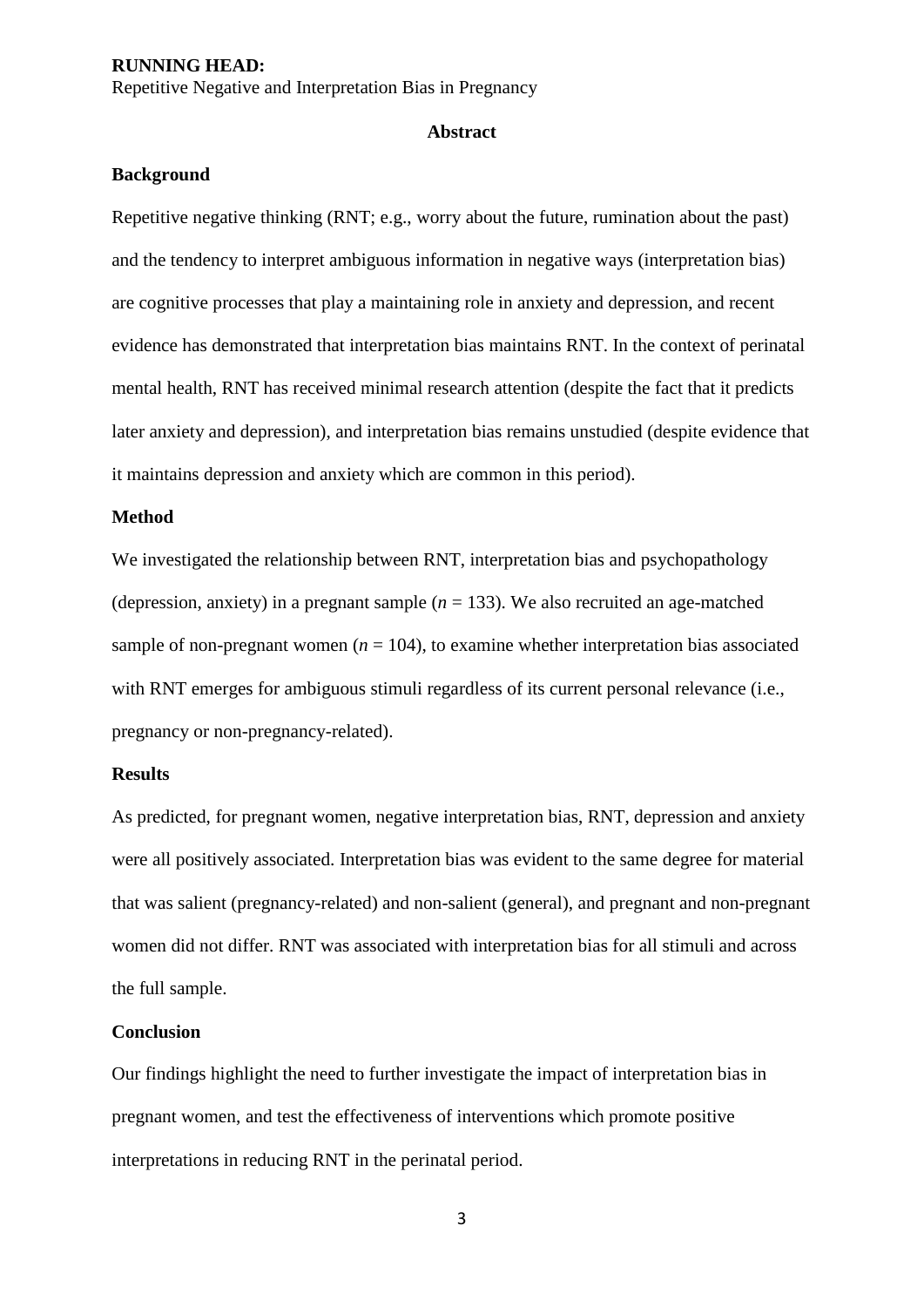*Keywords***:** perinatal mental health, repetitive thinking, worry, interpretation bias, pregnancy

## **Highlights**

- A tendency to make negative interpretations was investigated in pregnant women for the first time.
- Negative interpretations bias was associated with repetitive negative thinking.
- Interpretation bias extended to pregnancy related information for pregnant and nonpregnant women.
- Reducing negative interpretation bias in pregnant women could be useful.

#### **Statement of conclusions**

The tendency to generate negative interpretations of ambiguous information is associated with levels of repetitive negative thinking in pregnant women.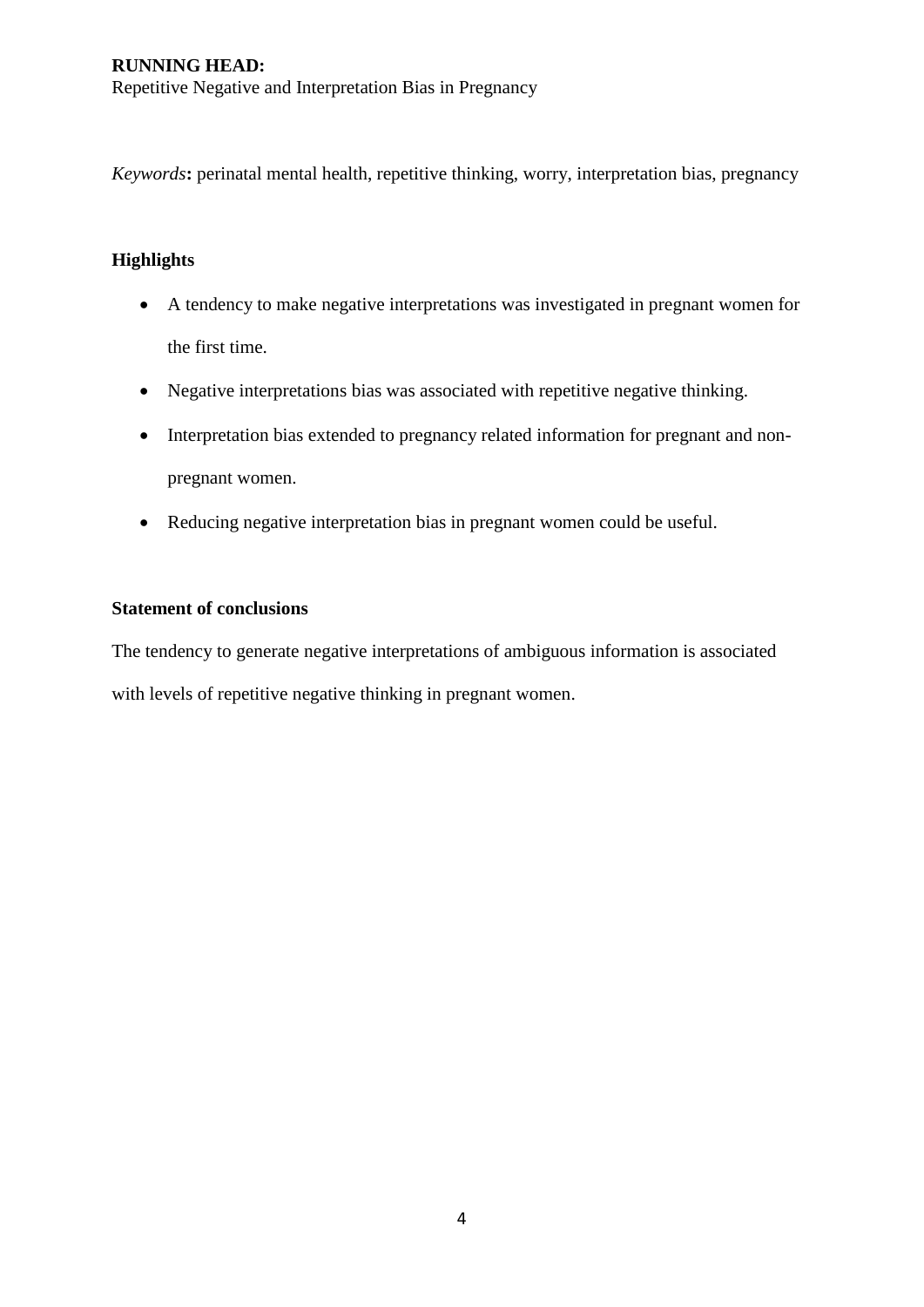#### **Introduction**

Repetitive negative thinking (RNT) plays a role in the onset and maintenance of depression (Nolen-Hoeksema et al., 2008), and is transdiagnostic such that it is evident in a range of disorders, including anxiety (Ehring & Watkins, 2008). RNT refers to thinking that is negative, perseverative and difficult to control, whether about the past (rumination) or future (worry) (Samtani & Moulds, 2017). Perinatal depression and anxiety are common. One in four pregnant women report mental health problems (Howard et al., 2018), the most common being anxiety and depression, and they commonly persist into early motherhood. Given the role of RNT in predicting and maintaining both anxiety and depression, it is surprising that RNT in the perinatal period has only recently received research attention (e.g., de Jong et al., 2016; Moulds et al., 2018; Newby et al., 2019).

Consistent with the broader RNT literature, there is growing evidence that antenatal RNT predicts perinatal mental health problems. Schmidt et al. (2016) reported that RNT in the first trimester predicted depression and anxiety in the third trimester (Schmidt et al., 2016), and that RNT interacts with other factors (e.g., level of social functioning; O'Mahen et al., 2010; perfectionism; Egan et al., 2017) to predict postnatal depression. In another longitudinal study, RNT in late pregnancy (i.e., third trimester) predicted change in depression symptoms from the third trimester to 8 weeks postpartum, an association that was not moderated by initial levels of depression (Barnum et al., 2013). Building on correlational findings, there is experimental evidence that RNT maintains postnatal difficulties. In a sample of new mothers, RNT impaired problem-solving ability and reduced confidence in problem-solving capacity (O'Mahen et al., 2015). Similarly, in women with postpartum GAD, RNT reduced responsivity to infants – suggesting a key role for RNT in mother-infant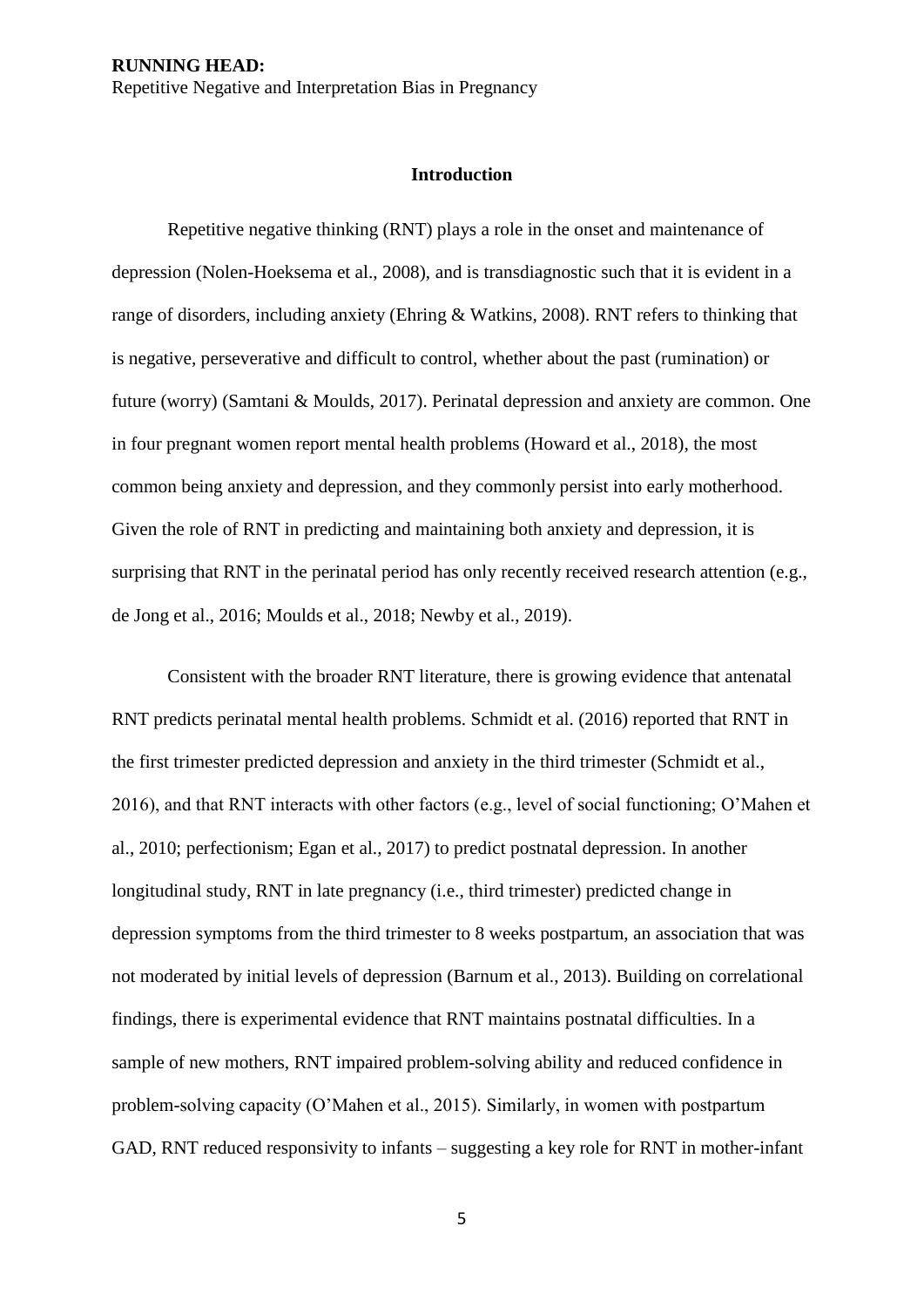Repetitive Negative and Interpretation Bias in Pregnancy

bonding (Stein et al., 2012). Taken together, these findings highlight that RNT plays a key detrimental role in the perinatal context.

Interpretation bias – the tendency to draw negative conclusions from ambiguous information - is a transdiagnostic cognitive process evident across emotional disorders (Hirsch et al., 2016). Interpretation bias often focuses on an individual's core clinical concern. For example, individuals with panic disorder (Stopa & Clark, 1998) and social anxiety disorder (Amir et al., 1998) demonstrated a more negative interpretation bias for ambiguously threatening information which was central to their clinical problem (i.e., panic and socially-related material, respectively) relative to both individuals with other forms of anxiety, and non-clinical control participants. This content specificity is also evident in children who experience higher levels of anxiety specific to particular fears (e.g. social anxiety, separation anxiety, fear of spiders; Mobach et al., 2019). Relatedly, Everaert et al. (2017) hypothesized that the personal relevance of material may be key to observing interpretation bias, such that the material has to relevant the person themselves in order to be processed in a biased manner.

Interpretation bias is associated with different forms of RNT (Krahé et al., 2019) across the population, and individuals with GAD and depression demonstrate particularly high levels of this bias. There is evidence that targeting (i.e., reducing) a negative interpretation bias has the downstream effect of reducing RNT. For example, training individuals with GAD to interpret ambiguous information as benign (rather than negative) reduced worry frequency (Hayes et al., 2010). In addition, there is evidence that training in generating positive interpretations leads to reduced RNT and anxiety in individuals with high levels of RNT (Hirsch et al., 2020), as well as those with clinical anxiety and/or depression (Hirsch et al., 2018; Hirsch, Krahé, Whyte, Krzyzanowski, et al., 2020). Moreover, improvements in worry, rumination, anxiety and depression are mediated by decreases in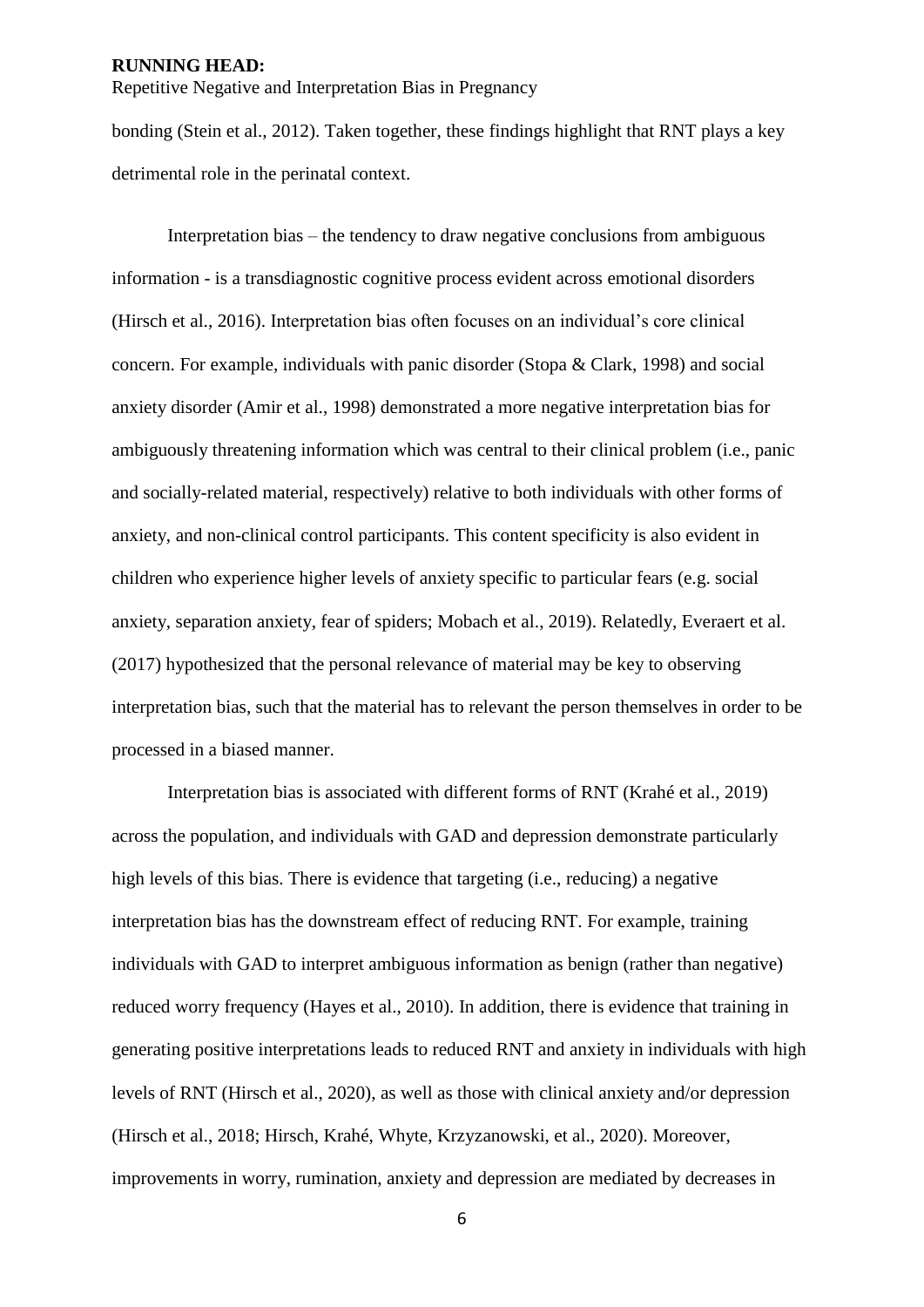Repetitive Negative and Interpretation Bias in Pregnancy

interpretation bias, consistent with it being the mechanism of change (Hirsch, Krahé, Whyte, Krzyzanowski, et al., 2020).

To date, no research has investigated interpretation bias in the perinatal context. It is therefore unknown whether women in the perinatal period have a tendency to draw negative conclusions when presented with ambiguity - and if such a bias does exist - whether it is associated with levels of depression and anxiety, as well as RNT. Further, if such a bias is indeed present, it will be both theoretically and clinically informative to establish whether this mechanism also applies to pregnancy-related ambiguous stimuli (e.g., the outcome of a foetal scan) which would be particularly salient and personally relevant for pregnant but not non-pregnant women. This speaks to a wider conceptual question regarding the nature of interpretation bias underlying RNT: is it a general mechanism that applies to any ambiguity, whether or not it is personally relevant and salient? In order to answer this question, we recruited a sample of matched non-pregnant women and examined whether this general bias also operates for ambiguous material that is not likely to be personally relevant (i.e., is pregnancy-related). That is, if interpretation bias that is associated with RNT is reduced by lack of current personal relevance, pregnancy-related material would elicit a weaker bias in non-pregnant women with high levels of RNT compared to pregnant women with high levels of RNT. Alternatively, if such an interpretation bias operates on ambiguously threatening material irrespective of current personal relevance, we would predict an association between RNT and this bias regardless of pregnancy status or personal relevance of the material (i.e., pregnancy-related versus general ambiguity).

In sum, extant findings confirm that interpretation bias and RNT are interrelated, and there is emerging evidence that RNT is a key cognitive process in the context of perinatal mental health. However, it remains unknown whether negative interpretation bias is associated with depression and anxiety in the perinatal period. Furthermore, the possibility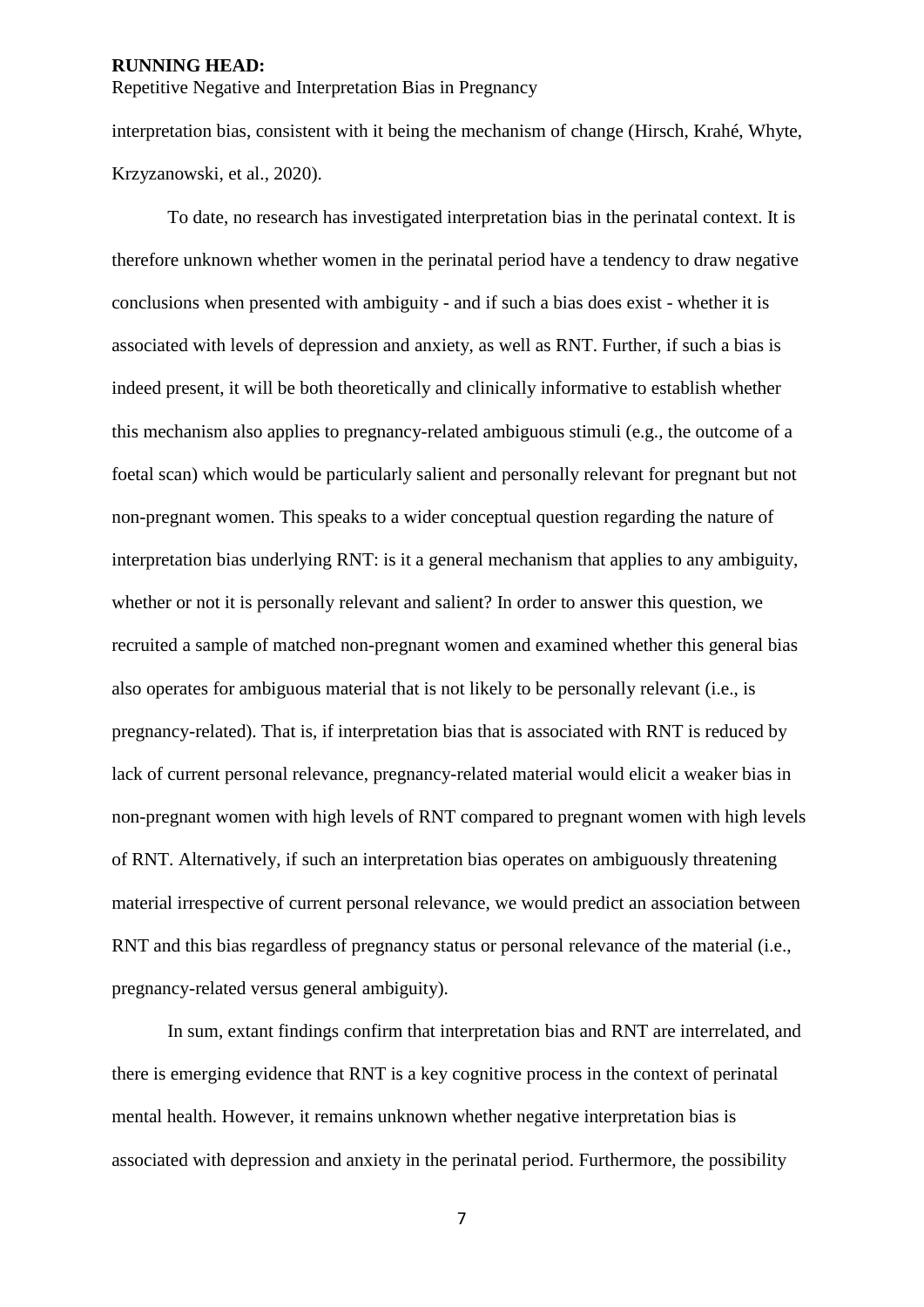Repetitive Negative and Interpretation Bias in Pregnancy

that RNT is correlated with interpretation bias in this period has not been examined to date. Accordingly, our first goal was to investigate associations between interpretation bias, RNT (as a trait tendency, as well as specific types of RNT including depressive rumination and worry), as well as symptoms of psychopathology (anxiety, depression) in a community sample of pregnant women. We hypothesised significant positive relationships between RNT, interpretation bias, depression and anxiety symptoms.

Second, we were interested in whether interpretation bias associated with RNT emerges for ambiguous stimuli regardless of its current personal relevance. We recruited a sample of age-matched women who were not pregnant, and thus for whom pregnancy-related materials were not likely to be personally relevant. We then examined the association between levels of RNT and interpretation bias for pregnancy-related and general (nonpregnancy-related) materials in samples of both pregnant and non-pregnant women. This enabled us to establish whether interpretation bias underlying RNT operates on all ambiguously threatening material, irrespective of personal relevance.

#### **Method**

#### **Participants**

We recruited 140 pregnant and 107 non-pregnant female participants who were 25-40 years of age, fluent in English and based in the UK. Pregnant participants were eligible to take part if they were at least 16 weeks gestation, and had not previously experienced a stillbirth. Non-pregnant participants were eligible if they were not currently trying to fall pregnant, and had not experienced a stillbirth in the past. Participants were recruited through social media, online message boards, and the King's College London research circular. The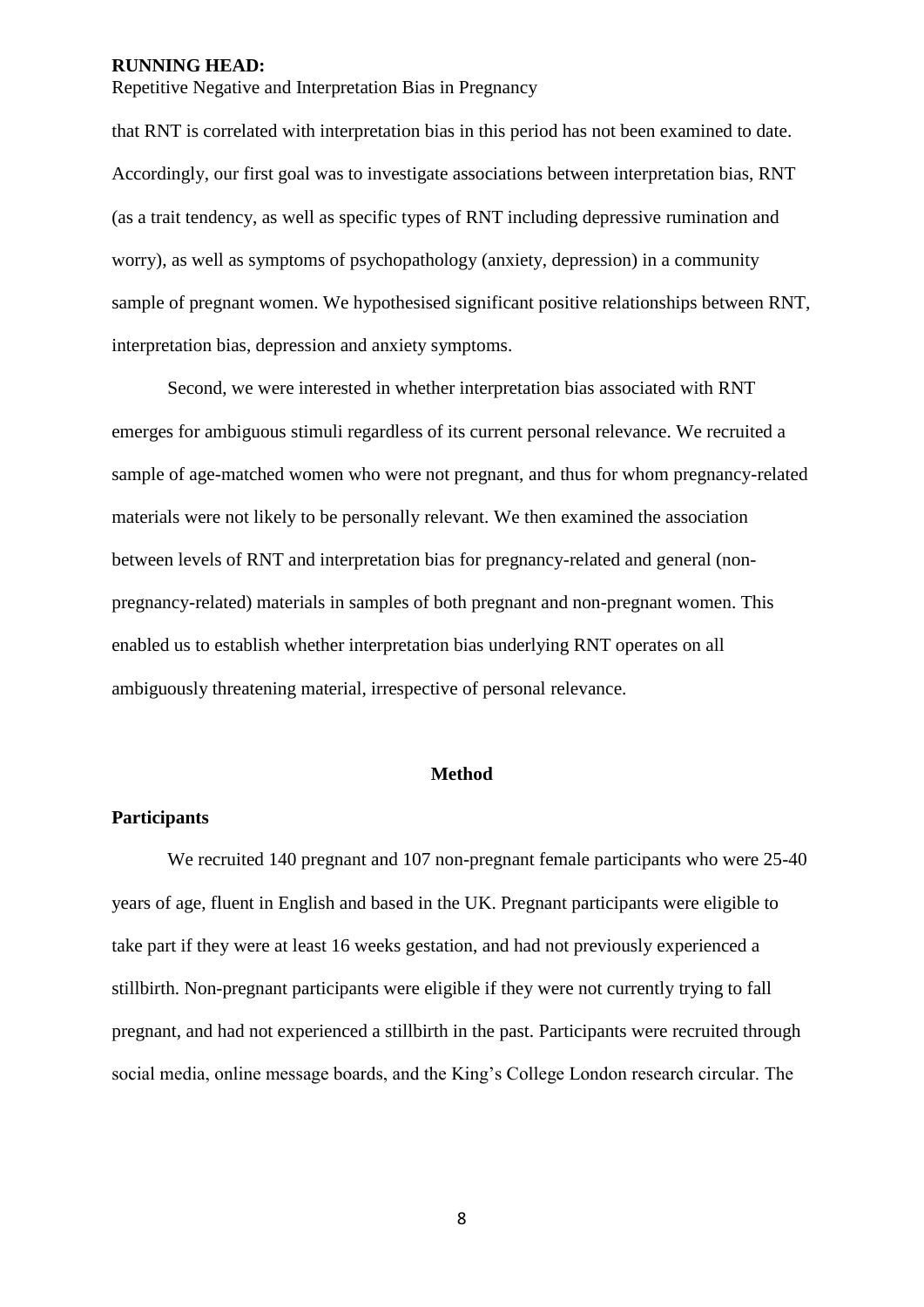Repetitive Negative and Interpretation Bias in Pregnancy

final sample was comprised of 133 pregnant and 104 non-pregnant women<sup>1</sup>. See Table 1 for participant demographics.

#### **Materials and Measures**

## *Demographic Questions*

-

Participants completed a number of demographic questions regarding age, nationality, level of education, relationship status, number of children and English fluency. Participants were also asked whether they were currently pregnant, and if they responded yes, asked to indicate number of weeks gestation, and whether they had previously experienced a stillbirth.

<sup>&</sup>lt;sup>1</sup> Nine participants were removed from analysis with a score on the recognition test comprehension questions 2.5 standard deviations below the group mean. An additional participant was removed from analysis for having no grammatically correct sentences in the scrambled sentences test. Seven pregnant and three non-pregnant participants were removed from analysis.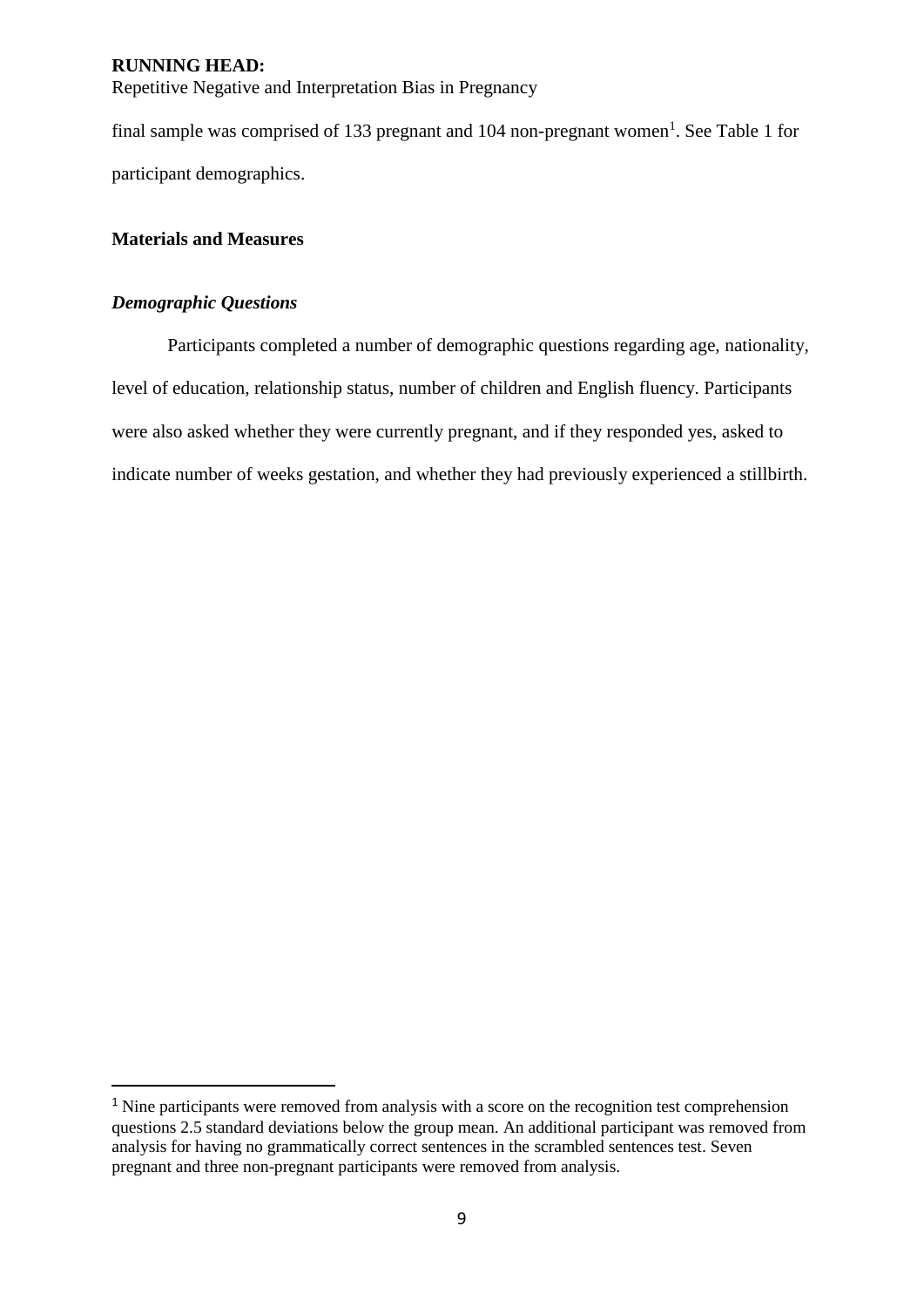# Table 1. Demographic characteristics

| <b>Baseline Characteristic</b>    |                | <b>Pregnant</b> | Non-pregnant | <b>Statistical test &amp;</b>    |
|-----------------------------------|----------------|-----------------|--------------|----------------------------------|
|                                   |                | sample          | sample       | significance value               |
|                                   |                | $(N=133)$       | $(N=104)$    |                                  |
|                                   |                | $n\%$           | $n\%$        |                                  |
| Age - mean (SD)                   |                | 32.64(3.68)     | 30.12(4.0)   | $t(235) = 5.04, p = <.001$       |
| Nationality %                     | <b>British</b> | 123(92.5)       | 77 (74.0)    | $\chi^2(2) = 15.94, p = 6.001$   |
|                                   | Other European | 4(3.0)          | 16(15.4)     |                                  |
|                                   | World          | 6(4.5)          | 11(10.6)     |                                  |
| <b>Highest level of education</b> | Secondary      | 26(19.5)        | 13(12.5)     | $\chi^2(4) = 4.61, p = .33$      |
|                                   | Bachelor       | 52(39.1)        | 37(35.6)     |                                  |
|                                   | Master         | 33(24.8)        | 37(35.6)     |                                  |
|                                   | Doctoral       | 7(5.3)          | 7(6.7)       |                                  |
|                                   | Other          | 15(11.3)        | 10(9.6)      |                                  |
| <b>Marital status</b>             | Single, never  | 2(1.5)          | 24(23.1)     | $\chi^2$ (3) = 56.63, p = < .001 |
|                                   | married        |                 |              |                                  |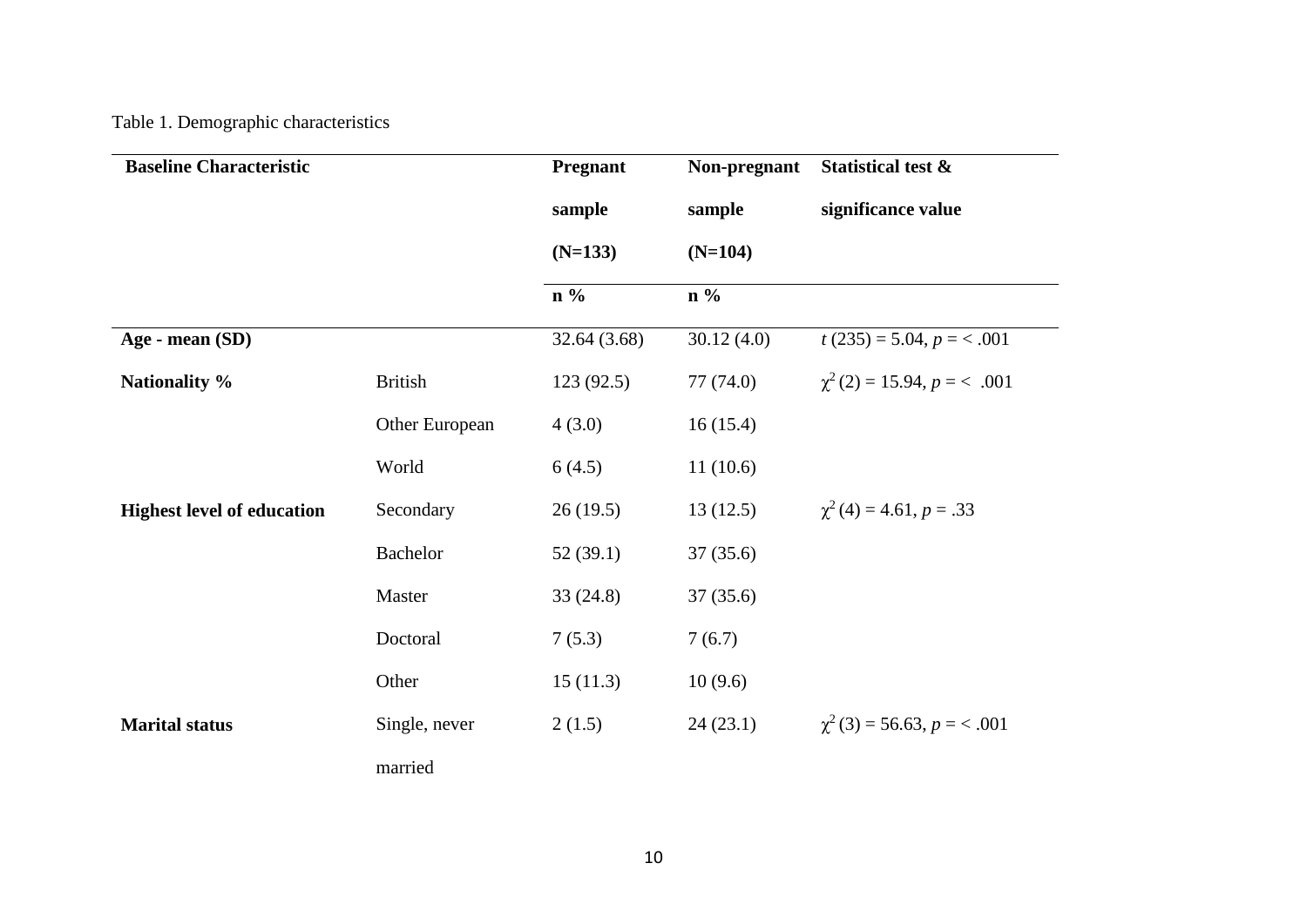|                              | In a relationship    | 30(22.6)  | 46(44.2)  |                                  |
|------------------------------|----------------------|-----------|-----------|----------------------------------|
|                              | Married /domestic    | 100(75.2) | 31(29.8)  |                                  |
|                              | partnership          |           |           |                                  |
|                              | Separated, divorced, | 1(0.8)    | 3(2.9)    |                                  |
|                              | widowed              |           |           |                                  |
| <b>Number of children</b>    | None                 | 46(34.6)  | 66 (63.5) | $\chi^2$ (3) = 24.63, p = < .001 |
|                              | One                  | 65 (48.9) | 19(18.3)  |                                  |
|                              | Two                  | 16(12.0)  | 14(13.5)  |                                  |
|                              | Three or more        | 6(4.5)    | 5(4.8)    |                                  |
| English as a native language |                      | 123(92.5) | 84 (80.8) | $\chi^2(1) = 7.24, p = .007$     |
|                              |                      |           |           |                                  |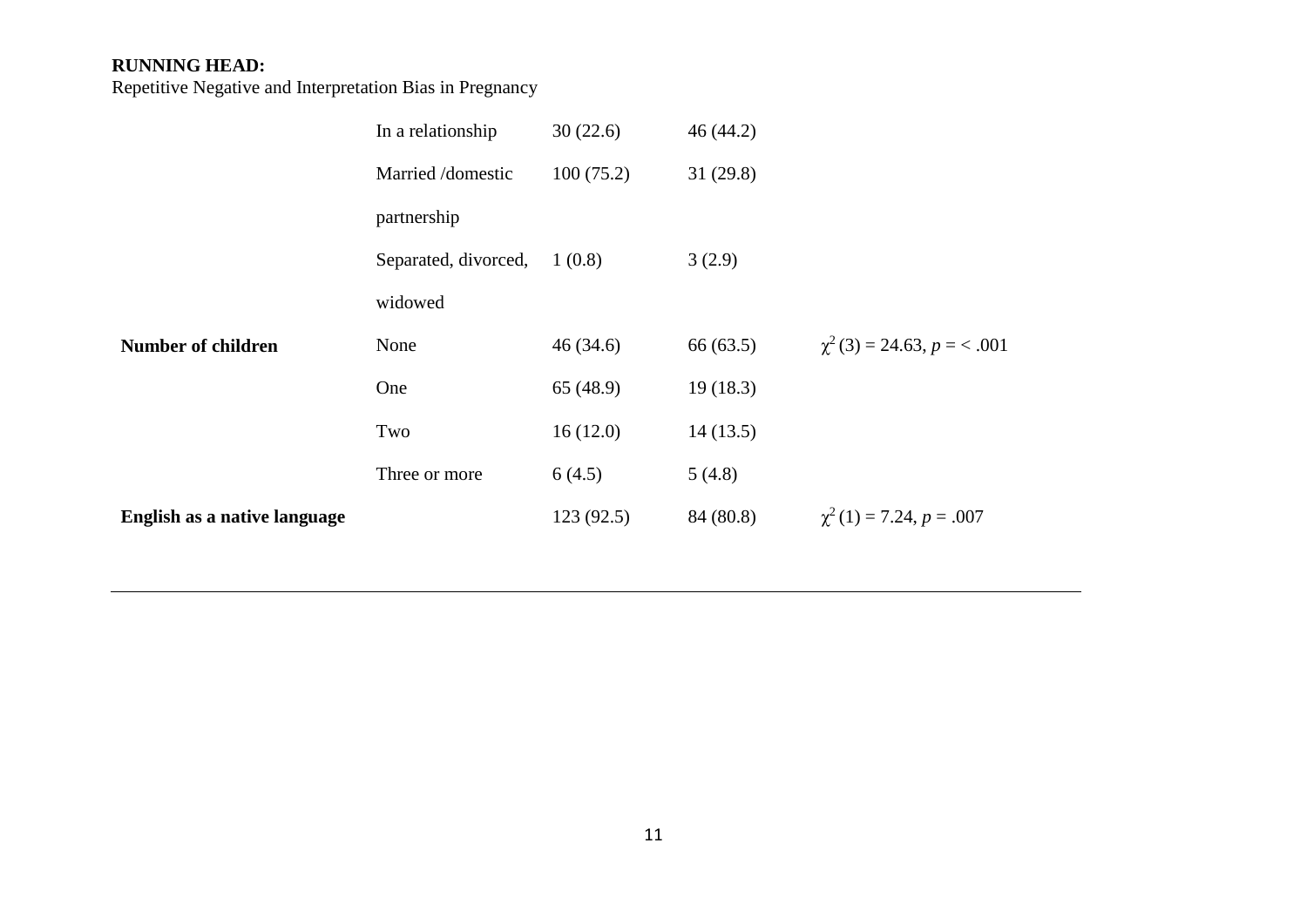Repetitive Negative and Interpretation Bias in Pregnancy

#### *Interpretation Measures*

**Scrambled sentences test (SST).** This task was employed by Hirsch et al. (2018) and Hirsch et al. (2020), adapted from Wenzlaff and Bates (1998, 2000). Participants unscramble six words presented in a random order into a grammatically correct sentence of either positive or negative valence. Participants were given 20 sentences, equally divided between worry themes and depressive rumination themes, and asked to unscramble as many as possible in five minutes whilst holding a six-digit number in mind (which increased cognitive load; see Wenzlaff & Bates,  $1998$ ,  $2000$ <sup>2</sup>. An index of interpretation bias was created by dividing the number of grammatically correct positively unscrambled sentences by the total number of grammatically correct unscrambled sentences. Index scores range from 0 to 1, higher scores denote a more positive interpretation bias. The SST had good internal consistency  $\alpha$  = .86, which is comparable to that reported in a recent validation paper where two SST lists of worry and depression items were examined with  $\alpha = .77$  and  $\alpha = .92$  respectively (Krahé et al. 2020).

**Recognition Test (RT).** This test was based on that used by Mathews and Mackintosh (2000). Materials included items related to two themes – pregnancy related and general (nonpregnancy) related. General materials were drawn from worry and rumination recognition test materials used by Hirsch et al. (2020), while the pregnancy materials were developed for the current study from interviews with four pregnant women<sup>3</sup>. The recognition task has two phases: in the first, participants read 21 ambiguous scenarios and answer a comprehension question after each scenario. In the second section, after all scenarios had been read, participants were presented with the title of each scenario, followed by four statements

-

<sup>2</sup> See Appendix A for sample items.

<sup>&</sup>lt;sup>3</sup> See Appendix B for sample items.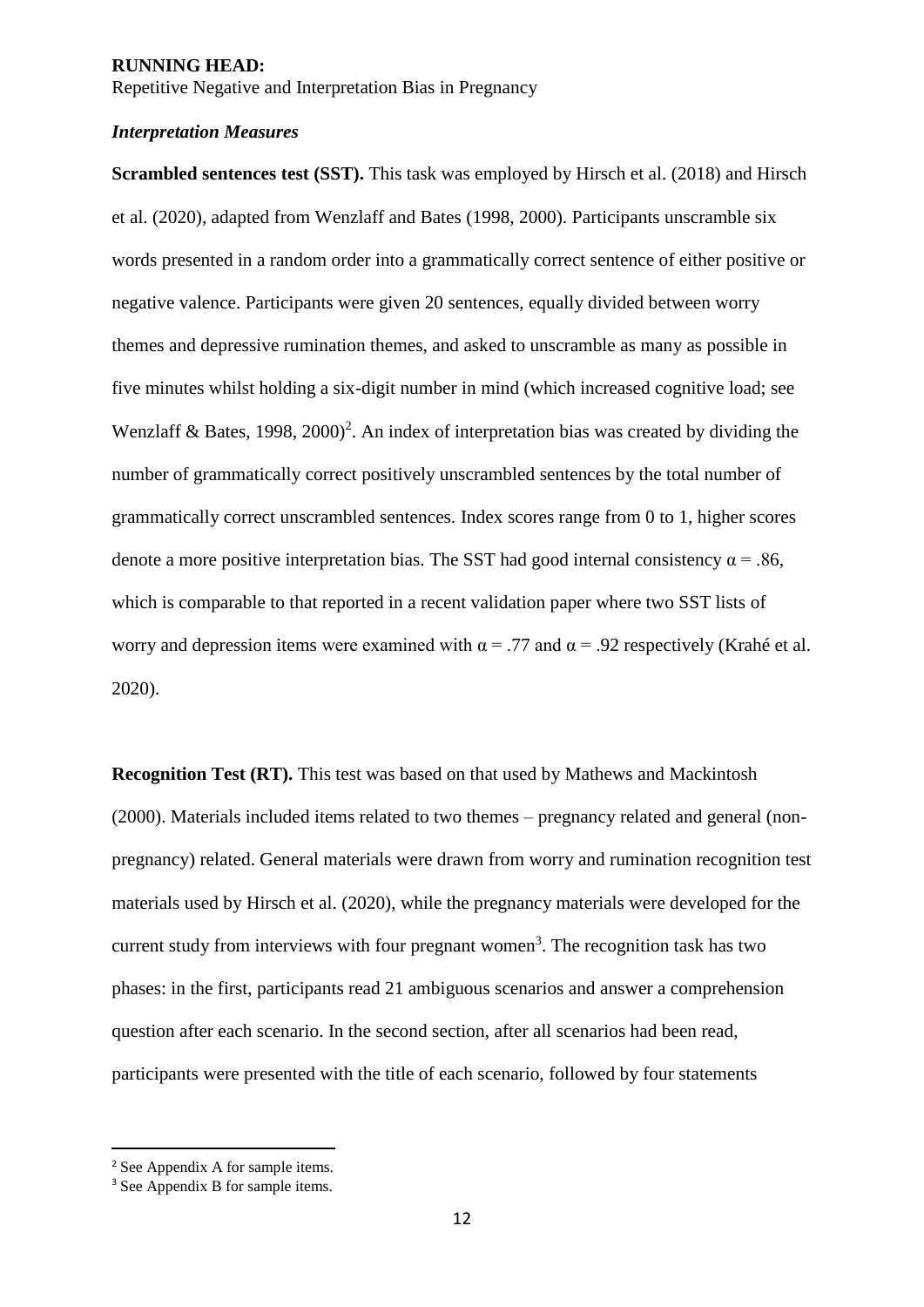Repetitive Negative and Interpretation Bias in Pregnancy

presented in a random order. Participants rated how similar each statement was to the scenario they read on a 4-item Likert scale from 1 (*very different in meaning*) to 4 (*very similar in meaning*). Two of these statements resolved the previously read ambiguous scenario in either a positive or negative way, consistent with the story (targets). The remaining two statements were positively and negatively valenced, but were not realistic interpretations of the story (foils; included as filler items).

Twenty-one scenarios were equally split between worry and rumination themes, and themes relating to pregnancy. Worry and rumination items were a subset of those used by Hirsch et al. (2020). An interpretation bias index was created for each participant by subtracting mean ratings for negative targets from mean ratings for positive targets, with a higher score denoting a more positive interpretation bias. Pregnancy interpretation bias index (7 items), general interpretation bias index (14 items) and total interpretation bias index (including both pregnancy and general items) were computed. Split half reliability was high, Spearman-Brown coefficient for Negative Targets and Positive Targets respectively was .83 and .85.

#### *Questionnaire Measures*

**Repetitive Thinking Questionnaire (RTQ-T [trait]; McEvoy, Tribodeau, & Asmundson, 2014).** This 10-item questionnaire measures trait repetitive negative thinking. Participants rate the extent to which each item (e.g., *'I have thoughts or images about all my shortcomings, failings, faults, mistakes'*) is true for them when they are distressed or upset. The RTQ possesses good internal consistency, convergent and divergent validity (Mahoney, McEvoy, & Moulds, 2012). Present sample Cronbach's  $\alpha$  = .92.

#### **Penn State Worry Questionnaire (PSWQ; Meyer, Miller, Metzger, & Borkovec, 1990).**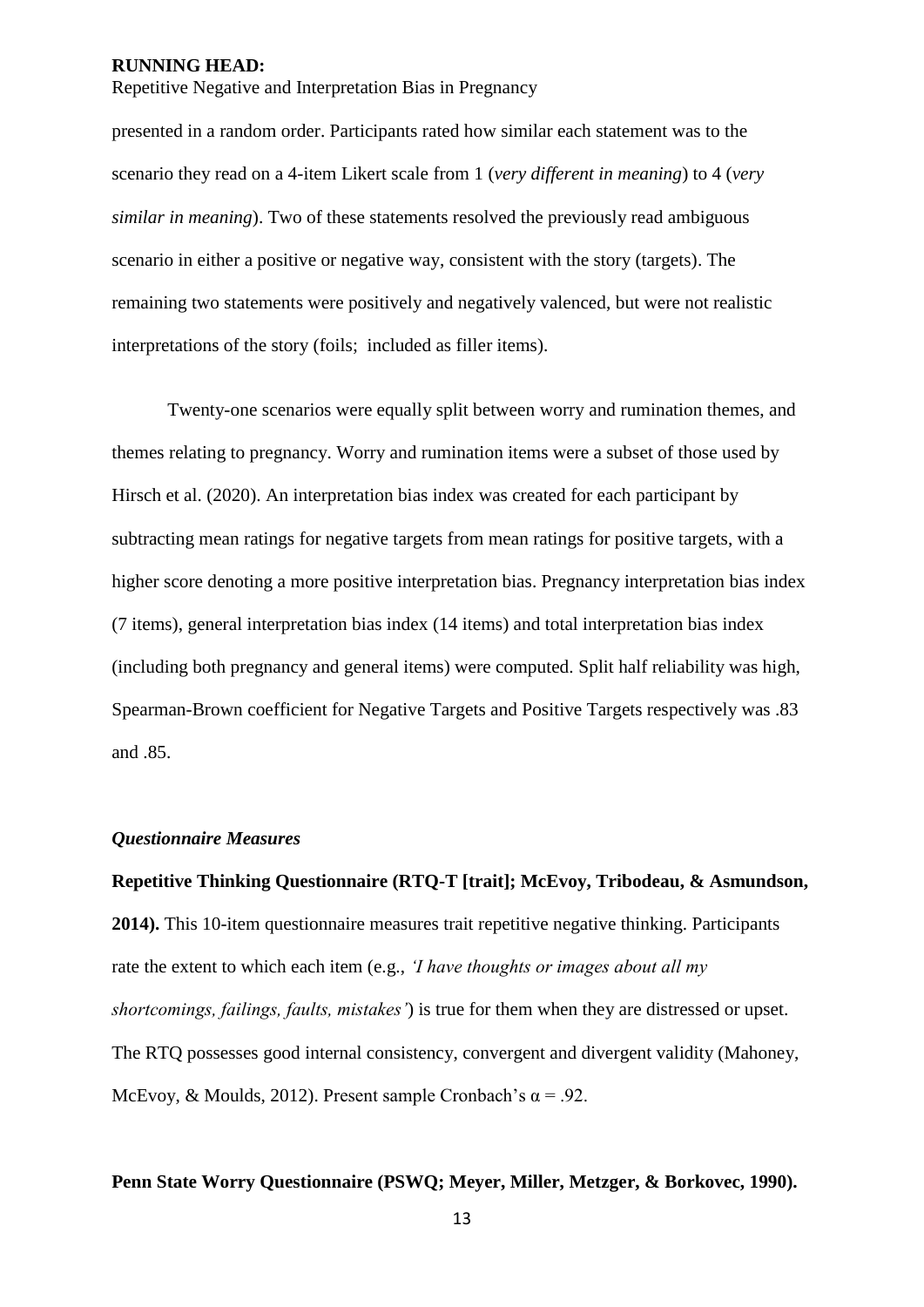Repetitive Negative and Interpretation Bias in Pregnancy

This 16-item questionnaire measures worry (example item: *'My worries overwhelm me'*). Participants rate the extent to which each item is typical of their experience. The PSWQ has good test-retest reliability (Meyer et al., 1990) and good convergent and discriminant validity (Brown, Anthony, & Barlow, 1992). Present sample Cronbach's  $\alpha = .83$ .

**Ruminative Response Scale (RRS; Nolen-Hoeksema & Morrow, 1991).** Depressive rumination was assessed using this 22-item measure. Participants rate the extent to which they engage in a range of responses when they feel sad, down or depressed (e.g., '*think about how alone you feel*'). The RRS has good internal consistency (Treynor, Gonzalez, & Nolen-Hoeksema, 2003) and test-retest reliability (Just & Alloy, 1997). Present sample Cronbach's  $\alpha = .94$ .

**Generalized Anxiety Disorder 7-item scale (GAD-7; Spitzer et al., 2006).** This 7-item questionnaire measures anxiety symptoms over the past 2 weeks (example item: '*Feeling nervous, anxious, or on edge?*). The GAD-7 is a reliable and valid measure of anxiety in the general population (Löwe et al., 2008). Present sample Cronbach's  $\alpha$  = .92.

**Patient Health Questionnaire 9 (PHQ-9; Kroenke & Spitzer, 2002).** This 9-item questionnaire measures depression symptoms in the previous 2 weeks. The PHQ-9 is a reliable and valid measure of depression severity (Kroenke, Spitzer, & Williams, 2001). Present sample Cronbach's  $\alpha = .88$ 

**Perinatal Anxiety Screening Scale (PASS; Somerville et al., 2014).** Pregnant participants completed this 31-item questionnaire, which measures anxiety in antenatal and postpartum women. Participants indicate how often they experience each item (e.g., '*Fear that harm will*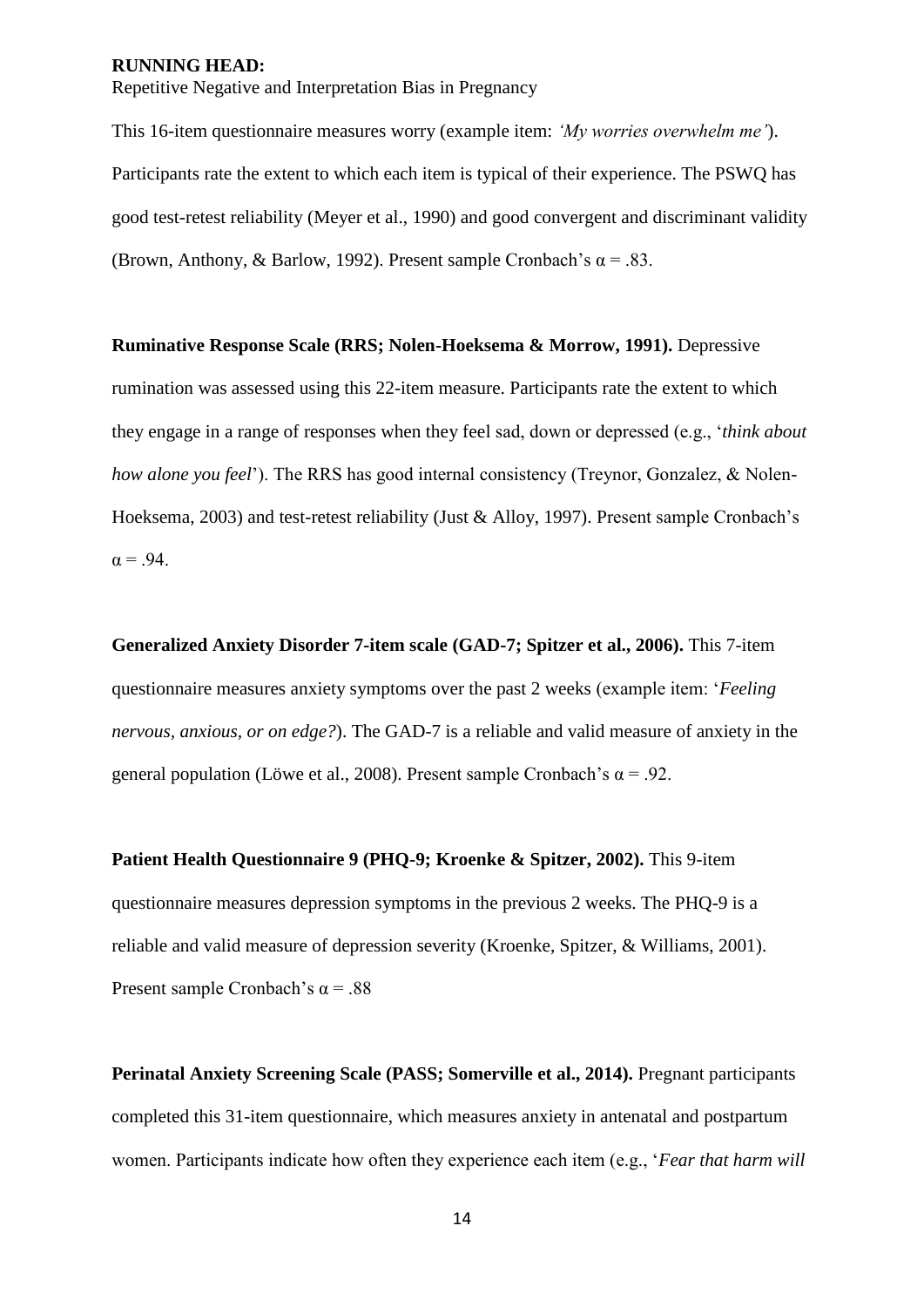Repetitive Negative and Interpretation Bias in Pregnancy

*come to the baby*') in the past month. The PASS has good reliability and validity (Somerville et al., 2014). Present sample Cronbach's  $\alpha$  = .95.

#### **Edinburgh Postnatal Depression Scale (EPDS; Cox, Holden, & Sagowsky, 1987).** The

10-item EPDS was used to assess depression symptoms in pregnant participants . It possesses a high level of test-retest reliability (Kernot, Olds, Lewis, & Maher, 2015), and good validity (Gibson, McKenzie-McHarg, Shakespeare, Price, & Gray, 2009). Present sample Cronbach's  $\alpha = .89$ .

#### **Procedure**

The survey was hosted on the Qualtrics platform. Participants were asked to complete the survey in one sitting, at a time they could be free from distractions. Both groups of participants completed the same core survey (questionnaires, SST, RT), pregnant participants completed two additional pregnancy-specific questionnaires (PASS, EPDS). The survey took 35-40 minutes to complete. Upon completion participants received a £5 Amazon voucher. The study was approved by the King's College London Research Ethics Committee (approval number: HR-17/18-5735). Participants provided consent electronically.

#### **Results**

Mean questionnaire scores by group are presented in Table 2. Mean scores on questionnaire measures (RTQ, GAD7, PHQ9, PSWQ) did not differ between groups (*p*s > .05), except on the RRS, where the non-pregnant group reported significantly higher levels of rumination,  $t(235) = 3.27$ ,  $p = .001$ ,  $r = .21$ .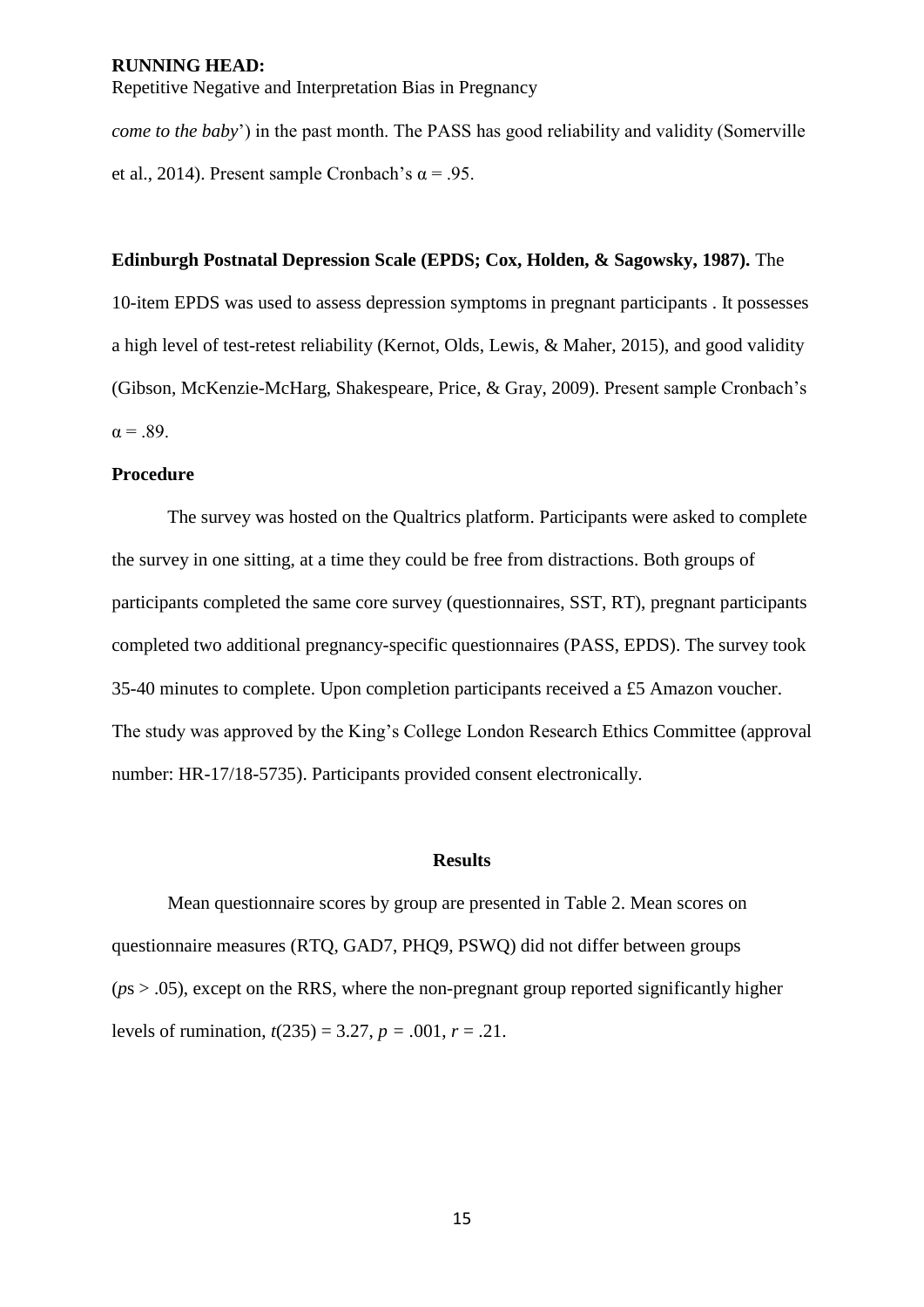Repetitive Negative and Interpretation Bias in Pregnancy

| <b>Measures</b> |                     | <b>Pregnant</b> | Non-pregnant      | t-test                           |
|-----------------|---------------------|-----------------|-------------------|----------------------------------|
|                 |                     | group           | group             | &                                |
|                 |                     | $(N = 133)$     | $(N = 104)$       | significance                     |
|                 |                     |                 |                   | value                            |
| Questionnaire   |                     | Mean (SD)       | Mean (SD)         |                                  |
|                 |                     |                 |                   |                                  |
|                 | <b>RTQ</b>          | 29.78 (9.53)    | 30.14 (9.44)      | $t(235) = 0.29, p = .77$         |
|                 | GAD7                | 7.04(5.32)      | 6.84(6.22)        | $t(202.894)^{*} = 0.26, p = .79$ |
|                 | PHQ <sub>9</sub>    | 8.09(5.66)      | 7.56(6.41)        | $t(206.795)^{*} = 0.67, p = .51$ |
|                 | <b>PSWQ</b>         | 52.16 (14.02)   | 53.57 (14.90)     | $t(235) = 0.75, p = .46$         |
|                 | <b>RRS</b>          | 45.61(13.24)    | 51.53 (14.60)     | $t(235) = 3.27, p = .001$        |
|                 | <b>PASS</b>         | 30.23 (18.25)   | $\qquad \qquad -$ |                                  |
|                 | <b>EPDS</b>         | 9.26(5.77)      |                   |                                  |
| Interpretation  |                     |                 |                   |                                  |
| bias measures   |                     |                 |                   |                                  |
|                 | <b>RT</b>           | 0.42(0.78)      | 0.36(0.77)        | $t(235) = 0.57, p = .57$         |
|                 | pregnancy           |                 |                   |                                  |
|                 | items<br>RT general | 0.68(0.66)      | $0.60$ $(.73)$    | $t(235) = 0.85, p = .39$         |
|                 | items               |                 |                   |                                  |
|                 | RT all<br>items     | 0.59(0.65)      | 0.52(0.68)        | $t(235) = 0.82, p = .42$         |
|                 |                     |                 |                   |                                  |
|                 | <b>SST</b>          | 0.72(0.20)      | 0.69(0.23)        | $t(235) = 1.17, p = .24$         |

Table 2. Descriptive statistics for questionnaires and bias measures by group

\* = Equal variances not assumed

PSWQ = Penn State Worry Questionnaire,  $RRS =$  Ruminative Response Scale,  $RTQ =$  Repetitive Thinking Questionnaire, GAD7 = Generalised Anxiety Disorder Questionnaire, PHQ9 = Patient Health Questionnaire, PASS = Perinatal Anxiety Screening Scale, EPDS = Edinburgh Postnatal Depression Scale, RT = recognition test, SST = scrambled sentences test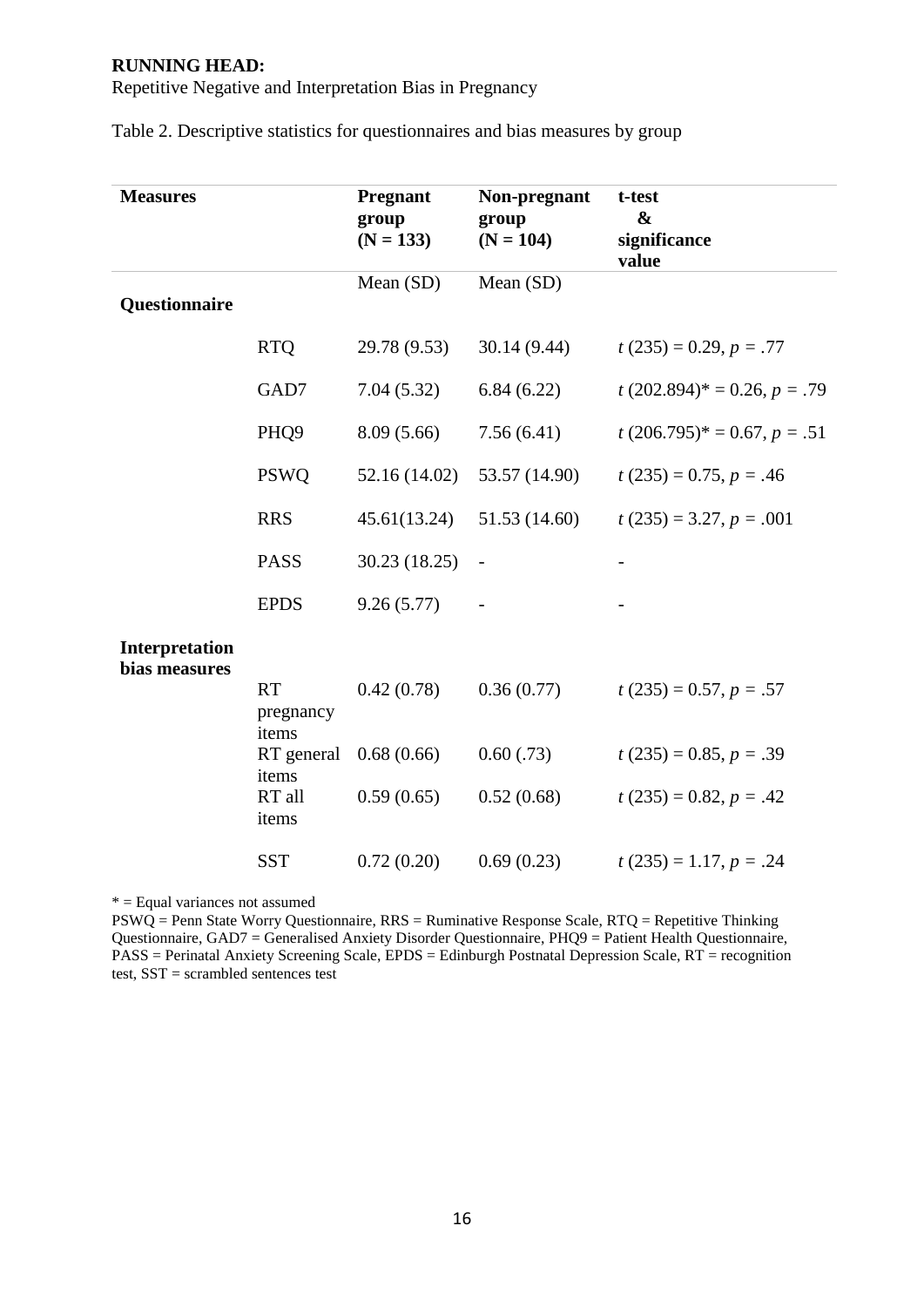1

Repetitive Negative and Interpretation Bias in Pregnancy

# *Is there an association between interpretation bias and repetitive negative thinking, and anxiety and depression in a sample of pregnant women?*

To examine whether levels of RNT, worry and rumination were associated with a more negative interpretation bias in pregnant women, we examined correlations between the RNT measures and the behavioural measures of interpretation bias (SST, RT pregnancy items, RT general items, and all RT items collapsed)<sup>4</sup> (see Table 3 for correlations by group). Trait repetitive thinking (measured by the RTQ) was significantly negatively correlated with SST index  $(r = -.61, p = -.001)$ . Anxiety (measured by the GAD7;  $r = -.63, p = -.001$ ), worry (measured by the PSWQ;  $r = -.67$ ,  $p = < .001$ ), depression (measured by the PHQ9;  $r =$  $-0.62$ ,  $p = < 0.001$ ), and depressive rumination (measured by the RRS;  $r = -0.72$ ,  $p = < 0.001$ ) were also significantly negatively correlated with the SST.

For the Recognition Test (RT), trait repetitive thinking (RTQ) was significantly negatively correlated with RT index (all items)  $(r = -.27, p = .002)$ . Anxiety  $(r = -.22, p = .01)$ and worry ( $r = -.23$ ,  $p = .008$ ), depression ( $r = -.30$ ,  $p = .001$ ), and depressive rumination ( $r =$ -.18, *p* = .04) were also significantly negatively correlated with RT. To investigate bias specificity, we calculated the RT index for general and pregnancy-related items separately and examined correlations between both of these indices and self-report measures. The RT index for general items was significantly negatively correlated with RNT ( $r = -0.25$ ,  $p = 0.003$ ), anxiety ( $r = -0.24$ ,  $p = 0.005$ ), worry ( $r = -0.24$ ,  $p = 0.005$ ), depression ( $r = -0.29$ ,  $p = 0.001$ ), and depressive rumination ( $r = .21$ ,  $p = .02$ ). For the RT index comprised of pregnancy items, there was a significant negative correlation between RNT ( $r = -0.24$ ,  $p = 0.006$ ) and depression  $(r = -.24, p = .006)$ . No other associations were significant.

<sup>&</sup>lt;sup>4</sup> In the pregnant sample, the two interpretation bias measures, the RT (all items) and the SST were significantly correlated  $(r = .33, p = < .001)$ .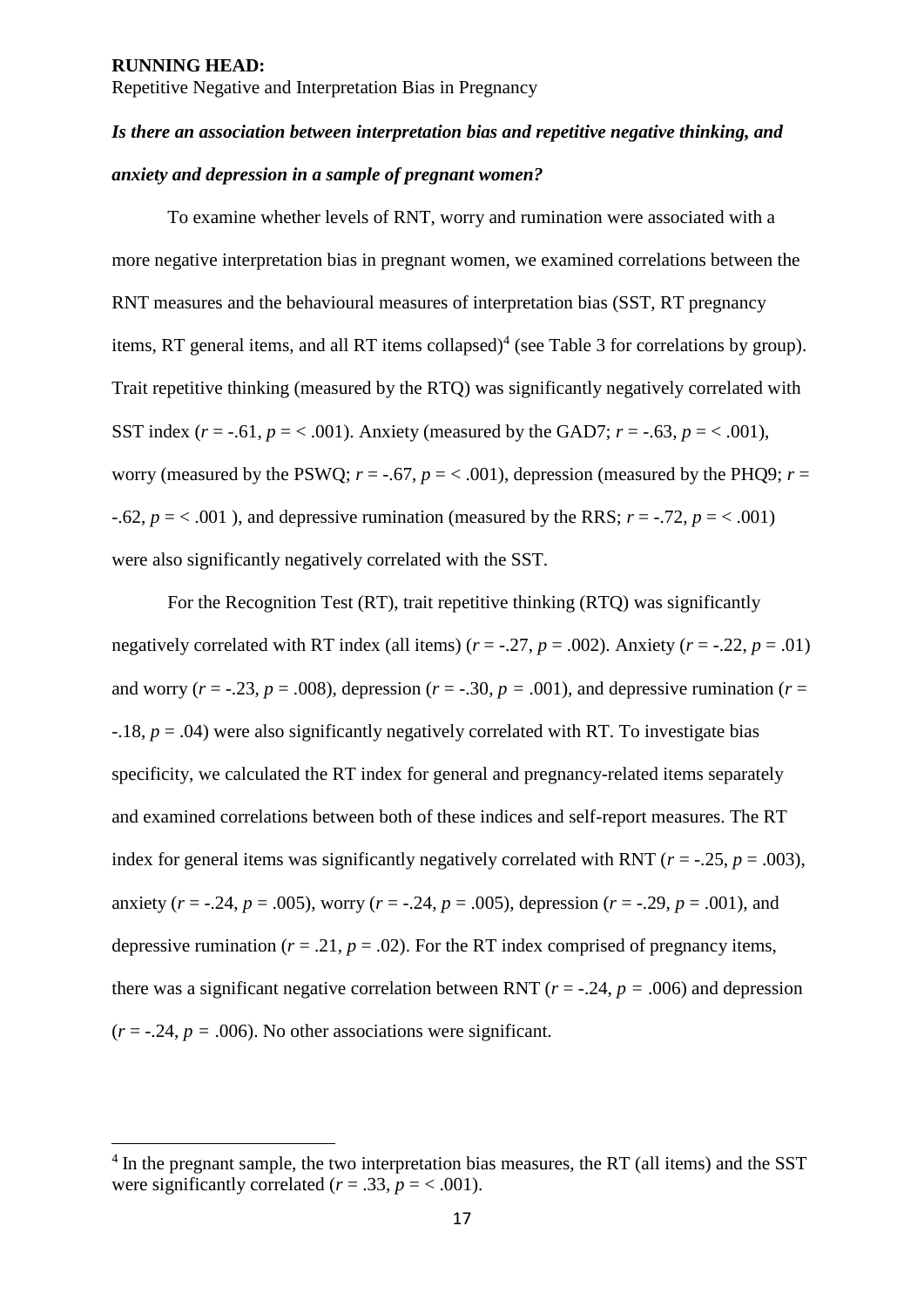-

Repetitive Negative and Interpretation Bias in Pregnancy

# *Does interpretation bias associated with RNT emerge for ambiguous stimuli regardless of its current personal relevance?*

To examine whether interpretation bias associated with RNT emerges for ambiguous stimuli regardless of its current personal relevance, we examined interpretation bias for pregnancy-related and general stimuli in samples of pregnant and non-pregnant women. We conducted a 2 group (pregnant vs. non-pregnant) x 2 RT material type (pregnancy-related vs. general) mixed model ANCOVA with repeated measures on the second factor and interpretation bias as the dependent variable. To examine whether trait RNT was associated with interpretative bias irrespective of group, RTQ-trait scores were included as a covariate. There was no significant main effect of group ( $F(1,234) = 0.52$ ,  $p = .47$ ,  $\eta_p^2 = .002$ ). There was no significant main effect of material type (*F* (1,234) = 3.60,  $p = .06$ ,  $\eta_p^2 = 0.02$ ), however this effect approached significance, but with a small effect size. Examination of the means suggested that regardless of group (pregnant vs. non-pregnant), when RTQ was included in the model as a covariate, the RT positivity index was higher for general items (*M*   $= 0.64$ , *SE* = 0.04) than for pregnancy-related items (*M* = 0.40, *SE* = 0.05). There was no interaction of group and material type  $(F (1, 234) = 0.06, p = .81, \eta_p^2 = < .001)$ . Trait repetitive negative thinking (RTQ) was a significant covariate, indicating that trait RNT had a significant relationship with positivity index ratings (as measured by the RT) regardless of group or material type,  $F(1,234) = 14.92$ ,  $p = < .001$ ,  $\eta_p^2 = .06^5$ .

<sup>5</sup> We re-ran the ANCOVA with RRS ratings included in the model as a covariate alongside RNT. The effects remain as described above and the RRS was not a significant covariate in the model ( $p = .36$ ). However, we interpret this result with caution given significant group differences on RRS scores between the two groups at baseline (Field, 2009).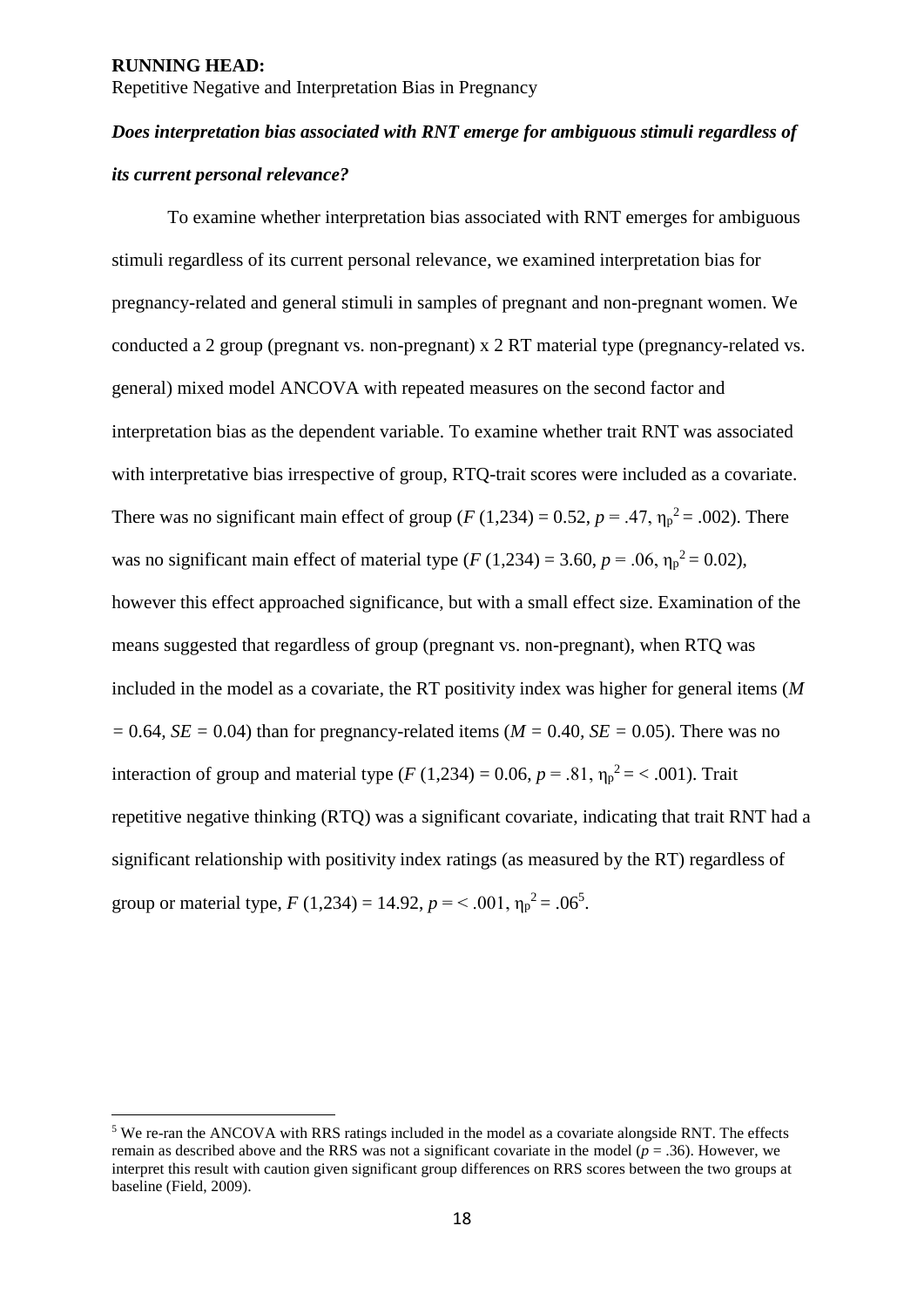Repetitive Negative and Interpretation Bias in Pregnancy

Table 3. Correlations between RNT and interpretation bias measures (RT, SST) in pregnant

|                          | <b>Questionnaires</b> | <b>RT</b> index<br>pregnancy<br>items | <b>RT</b> index<br>worry items | <b>RT</b> index all<br>items | <b>SST</b> index |
|--------------------------|-----------------------|---------------------------------------|--------------------------------|------------------------------|------------------|
| <b>Pregnant</b><br>group |                       |                                       |                                |                              |                  |
|                          | <b>RTQ</b>            | $-.24**$                              | $-.25**$                       | $-.27**$                     | $-.61**$         |
|                          | GAD7                  | $-14$                                 | $-.24**$                       | $-.22*$                      | $-.63**$         |
|                          | PHQ <sub>9</sub>      | $-.24**$                              | $-.29**$                       | $-.30**$                     | $-.62**$         |
|                          | <b>PSWQ</b>           | $-16$                                 | $-.24**$                       | $-.23**$                     | $-.67**$         |
|                          | <b>RRS</b>            | $-.09$                                | $-.21*$                        | $-18*$                       | $-.72**$         |
| Non-pregnant             |                       |                                       |                                |                              |                  |
| group                    | <b>RTQ</b>            | $-18$                                 | $-.22*$                        | $-.22*$                      | $-.56**$         |
|                          | GAD7                  | $-12$                                 | $-12$                          | $-13$                        | $-.61**$         |
|                          | PHQ <sub>9</sub>      | $-.15$                                | $-.18$                         | $-18$                        | $-.68**$         |
|                          | <b>PSWQ</b>           | $-.23*$                               | $-.24*$                        | $-.26**$                     | $-.64**$         |
|                          | <b>RRS</b>            | $-.25*$                               | $-.21*$                        | $-.24*$                      | $-.66**$         |

and non-pregnant participants

Note  $* = p < .05, ** = p < .01$ 

RTQ = Repetitive Thinking Questionnaire, GAD7 = Generalised Anxiety Disorder Questionnaire, PHQ9 = Patient Health Questionnaire, PSWQ = Penn State Worry Questionnaire, RRS = Ruminative Response Scale,  $RT = recognition test, SST = scrambled sentences test$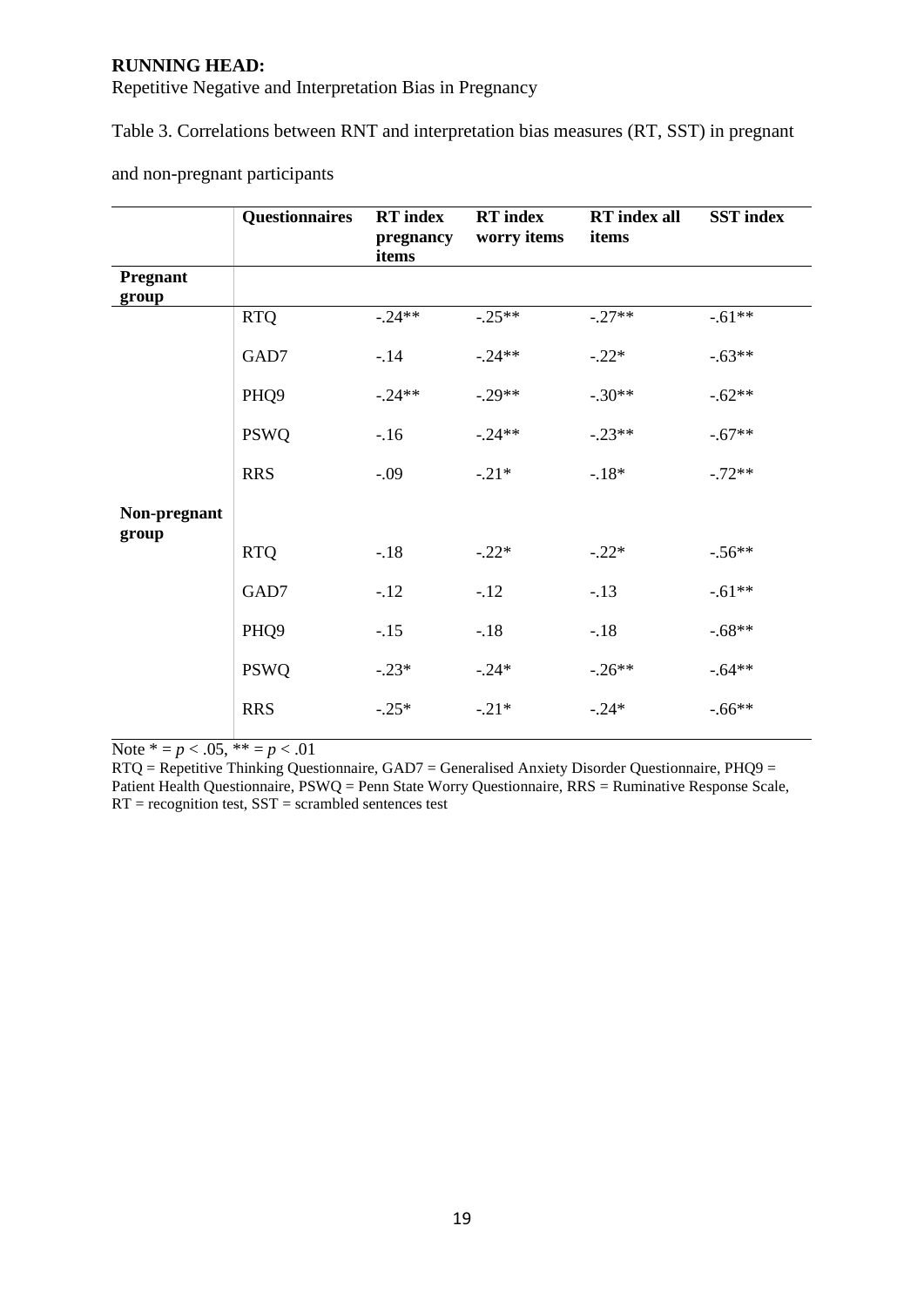#### **Discussion**

We sought to establish whether there are associations between negative interpretation bias, RNT and symptoms of depression and anxiety in the perinatal period. Furthermore, if an interpretation bias is present, we sought to examine whether pregnant and non-pregnant women exhibit similar levels of interpretation bias for both general (likely to be personally salient for both groups) and pregnancy-related (likely to be only salient for pregnant but not pregnant women) ambiguous stimuli. Clarifying this would speak to the question of whether interpretation bias is lower for non-personally relevant information. In pregnant women, we found negative associations between two behavioural measures of interpretation bias, RNT, and psychopathology symptoms; that is, the more negative one's interpretation bias, the higher their levels of RNT and symptoms of depression and anxiety. Regarding personal relevance, pregnant and non-pregnant women did not differ in their negative interpretation bias, irrespective of material type (pregnancy-related or general). Rather, trait RNT predicted interpretation bias regardless of pregnancy status or personal relevance of material focus.

It is noteworthy that mean scores on the self-report measures were relatively high in the current sample. Importantly, however, (with the exception of the RRS), the pregnant and non-pregnant groups were nonetheless matched. Thus, whilst our findings emerged in the context of high levels of psychopathology and RNT for a community sample, the fact that our groups were comparable nonetheless renders our between-group comparisons meaningful. That said, we acknowledge that the pregnant participants reported significantly lower levels of depressive rumination relative to their non-pregnant counterparts.

Our findings are theoretically informative, demonstrating that a bias to negatively interpret ambiguous stimuli also extends to women in the perinatal period, and that this bias is associated with psychological symptoms and RNT. Moreover, the bias is not influenced by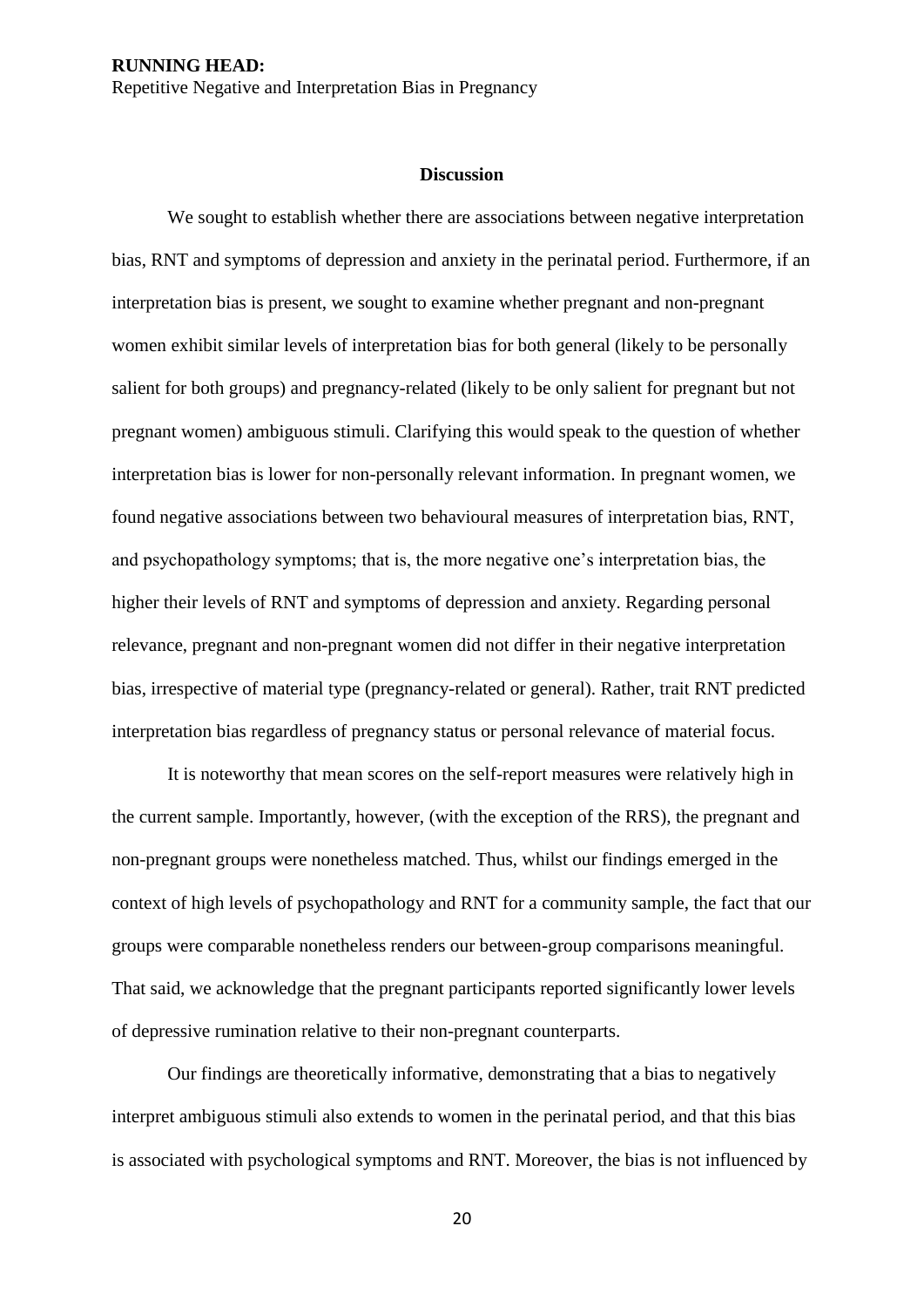Repetitive Negative and Interpretation Bias in Pregnancy

personal relevance such that it was elicited by both pregnancy-related and general nonpregnancy-related material for women irrespective of pregnancy status. This suggests that the tendency to generate negative interpretations for those with higher levels of RNT may be applied to whatever ambiguity an individual encounters; the negative interpretation then has the potential to trigger further negative thoughts which may encompass other ambiguity and as such trigger new bouts of RNT which can then be perpetuated via further negative interpretations (Hirsch & Mathews, 2012; Hirsch et al., 2016). Furthermore, if these findings are replicated in those suffering from generalised anxiety disorder, it may help explain how these individuals end up worrying about so many new topics as soon as they encounter them, given that negative interpretations will trigger and maintain worry about a wide range of topics.

These results also have implications for the prevention of perinatal depression and/or anxiety, and suggest the potential clinical utility of offering interventions which effectively reduce cognitive biases, including cognitive behavioural therapy (CBT) and antidepressant medication. In addition, the findings suggest the potential utility of offering CBM-I targeting interpretation bias to vulnerable pregnant women (i.e., those with a history of psychopathology) in order to reduce RNT and associated psychological symptoms in the antenatal period. Given the generalised (i.e., rather than pregnancy-specific) nature of interpretation bias observed in our sample, such preventive interventions could utilise CBM-I materials employed in our previous work (e.g., Hirsch et al., 2018, 2020) to train pregnant women to generate positive interpretations, without the need for adaptation. However, if multi-session CBM-I training is undertaken, ensuring personal relevance of materials is likely to increase engagement and prevent attrition. In addition to potentially reducing RNT and psychological distress, given evidence that RNT predicts postnatal depression (e.g., Egan et al., 2017; O'Mahen et al., 2010) and predicts increases in depression from the last trimester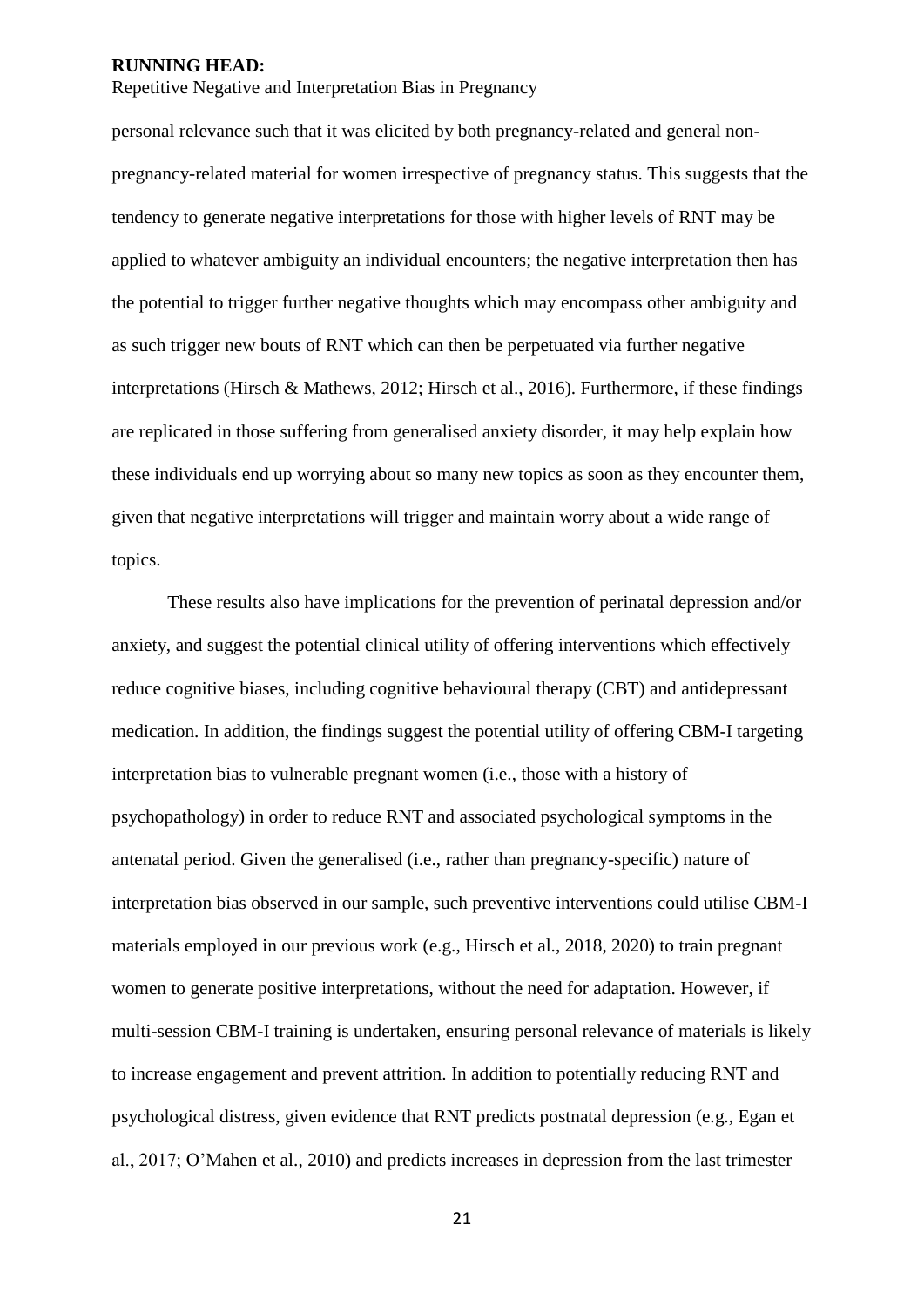Repetitive Negative and Interpretation Bias in Pregnancy

of pregnancy to 28 weeks postpartum (Barnum et al., 2013), a further possibility that awaits testing in future research is that reducing antenatal RNT may prove effective in reducing the likelihood of suffering from postnatal depression and anxiety.

The study has some limitations. First, we cannot rule out the possibility that some participants in the non-pregnant group were trying to conceive, had recently miscarried, or were unknowingly pregnant at the time of participation. Whilst possible, given our large sample, we reason that the number of such participants is likely to be a very small proportion of the sample, and as such, do not expect that they would influence our findings. Second, framing the pregnancy-related scenarios in the first-person (common practice in the interpretation literature) may have inadvertently resulted in them being processed as personally relevant/salient by non-pregnant participants, despite the lack of relevance of the content (i.e., pregnancy) to their real day-to-day lives. Future studies which include selfrelevant, non-self-relevant (presented in the first person) and non-self-relevant (referring to other) scenarios are needed to clarify this issue (see Wisco & Nolen-Hoeksema, 2010, for this distinction). Third, although our pregnant and non-pregnant samples were matched on levels of trait RNT and worry, groups differed on levels of self-reported rumination. Furthermore, mean levels of worry were higher than those reported in the general population, with a community sample of adults scoring 42.67 on the PSWQ (Startup & Erickson, 2006), compared to 52.78 in the current sample. Thus, we acknowledge that our sample may not be representative of the general population. Critically, however, this difference does not prevent us from answering our key research question. Fourth, whilst we checked that non-pregnant participants were not currently trying to fall pregnant, it is possible that for some of them, pregnancy may have in fact been personally relevant (e.g., if a close family member was pregnant). However, if this were the case it is likely that it only applied to a sub-group of the non-pregnant sample, and as such is unlikely to account for the current findings.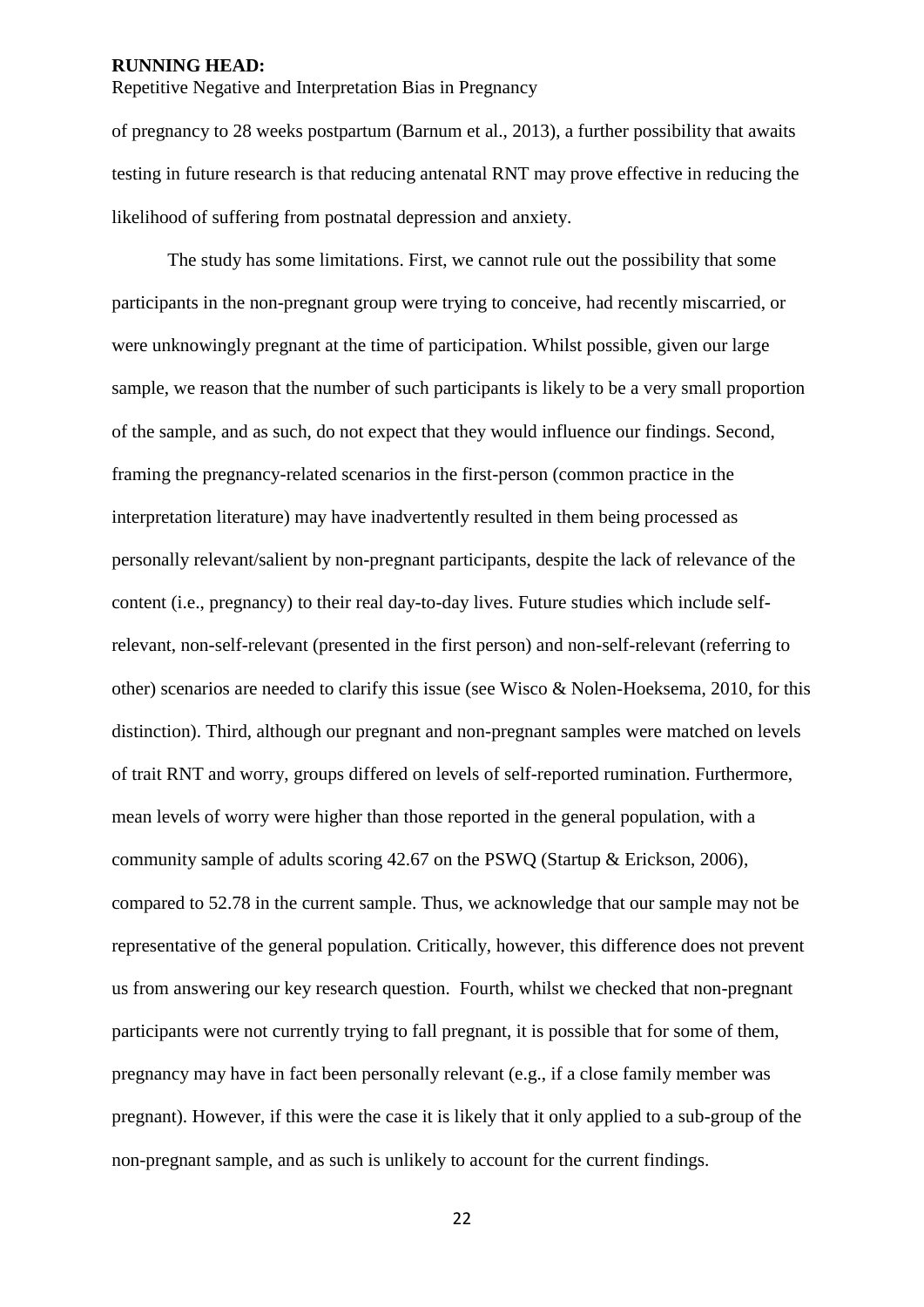Repetitive Negative and Interpretation Bias in Pregnancy

In any case, such limitations are balanced by notable strengths; for example, we conducted PPI with pregnant women to ensure that our pregnancy-related materials were relevant to the concerns of pregnant women, and thus maximise the ecological validity of the results. Furthermore, our findings are broadly replicated across two measures of interpretation bias, and demonstrate associations with different forms of repetitive negative thinking, as well as anxiety and depressed mood in pregnant women.

An interesting direction for future research in this area would be to investigate the possibility that pregnancy – a period characterised by uncertainty and ambiguous information for many women - exacerbates interpretation biases which were present prior to falling pregnant. For example, prospectively examining a sample of women of child-bearing age and re-assessing them during pregnancy would establish whether pre-existing biases are amplified during pregnancy, as well as shed light on the extent to which interpretation biases potentially interact with other cognitive processes (e.g., the tendency to attend to threat), as well as with life events more broadly.

In sum, this study is the first to investigate the interrelationship of negative interpretation bias, RNT, depression and anxiety in the perinatal period, and found positive associations between all of these variables. For pregnant women, interpretation bias was evident to the same degree for both material that was likely to be salient (pregnancy-related) and material that was general, and did not differ from that of non-pregnant women. Our finding that trait RNT is associated with interpretation bias for all ambiguous material, and across the full sample, underscores the need for novel interventions to target negative interpretations and reduce RNT in those at risk of developing clinical disorders characterised by unhelpful RNT. Given the wider impact of perinatal mental health problems on children,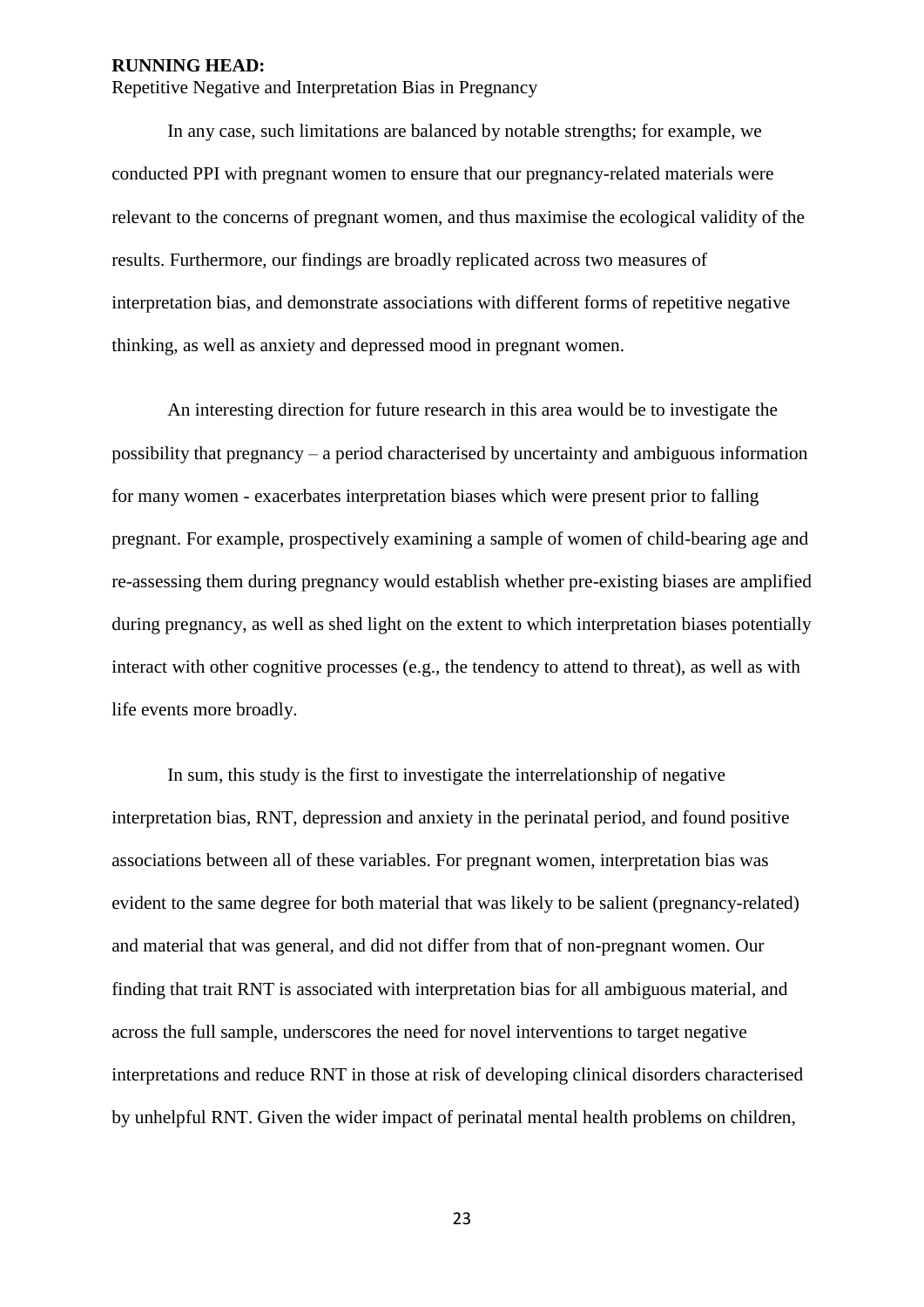Repetitive Negative and Interpretation Bias in Pregnancy

partners and the unborn child, we consider pregnant women a priority for RNT-focused

preventive interventions.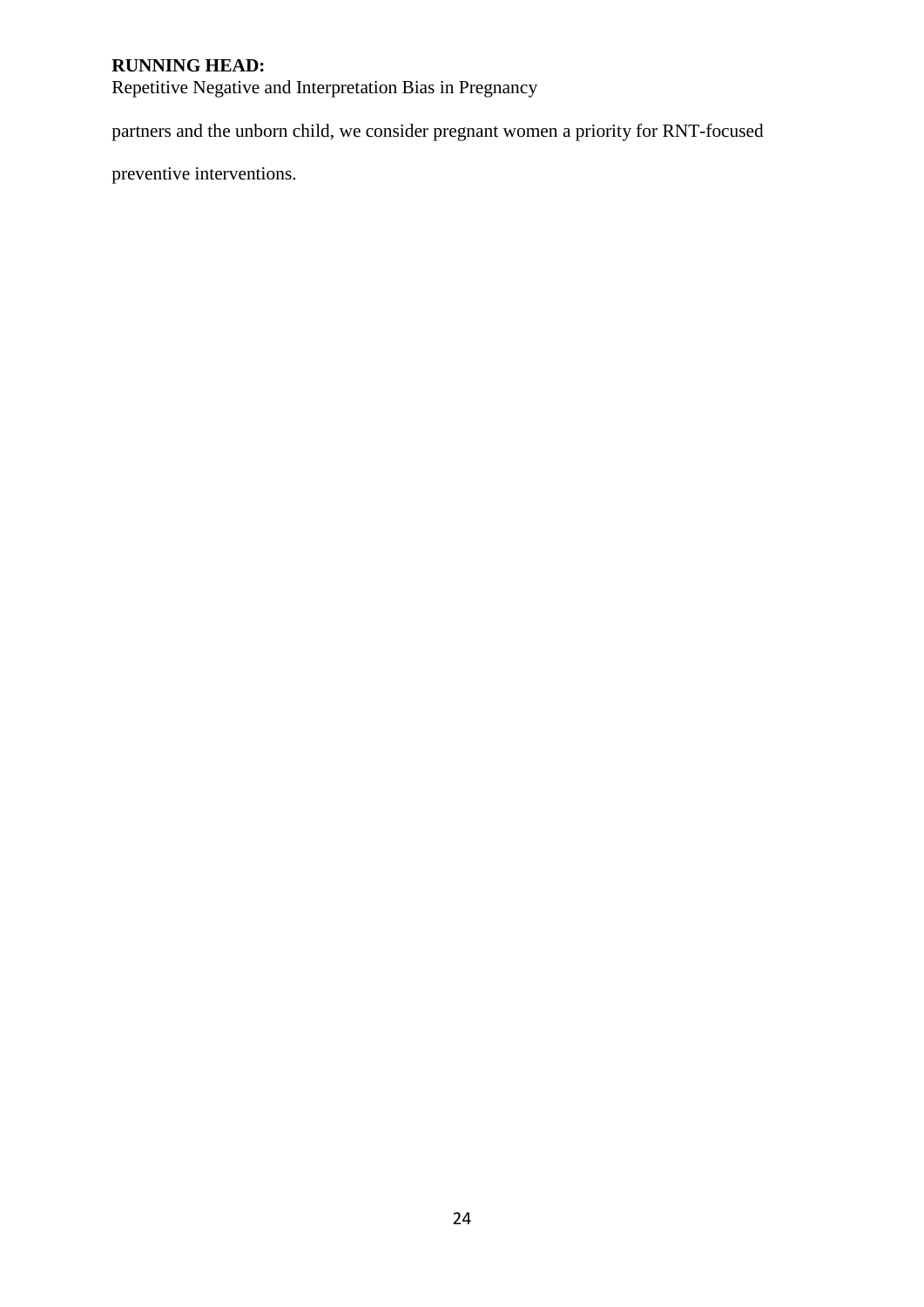#### **References**

- Barnum, S. E., Woody, M. L., & Gibb, B. E. (2013). Predicting changes in depressive symptoms from pregnancy to postpartum: the role of brooding rumination and negative inferential styles. *Cognitive Therapy and Research*, *37*(1), 71–77.
- Brown, T. A., Antony, M. M., & Barlow, D. H. (1992). Psychometric properties of the Penn State Worry Questionnaire in a clinical anxiety disorders sample. *Behaviour Research and Therapy*, *30*(1), 33–37.
- Cox, J. L., Holden, J. M., & Sagovsky, R. (1987). Detection of postnatal depression: development of the 10-item Edinburgh Postnatal Depression Scale. *The British Journal of Psychiatry*, *150*(6), 782–786.
- De Jong, H., Fox, E., & Stein, A. (2016). Rumination and postnatal depression: A systematic review and a cognitive model. *Behaviour Research and Therapy*, *82*, 38–49.
- Egan, S. J., Kane, R. T., Winton, K., Eliot, C., & McEvoy, P. M. (2017). A longitudinal investigation of perfectionism and repetitive negative thinking in perinatal depression. *Behaviour Research and Therapy*, *97*, 26–32.
- Ehring, T., & Watkins, E. R. (2008). Repetitive negative thinking as a transdiagnostic process. *International Journal of Cognitive Therapy*, *1*(3), 192–205.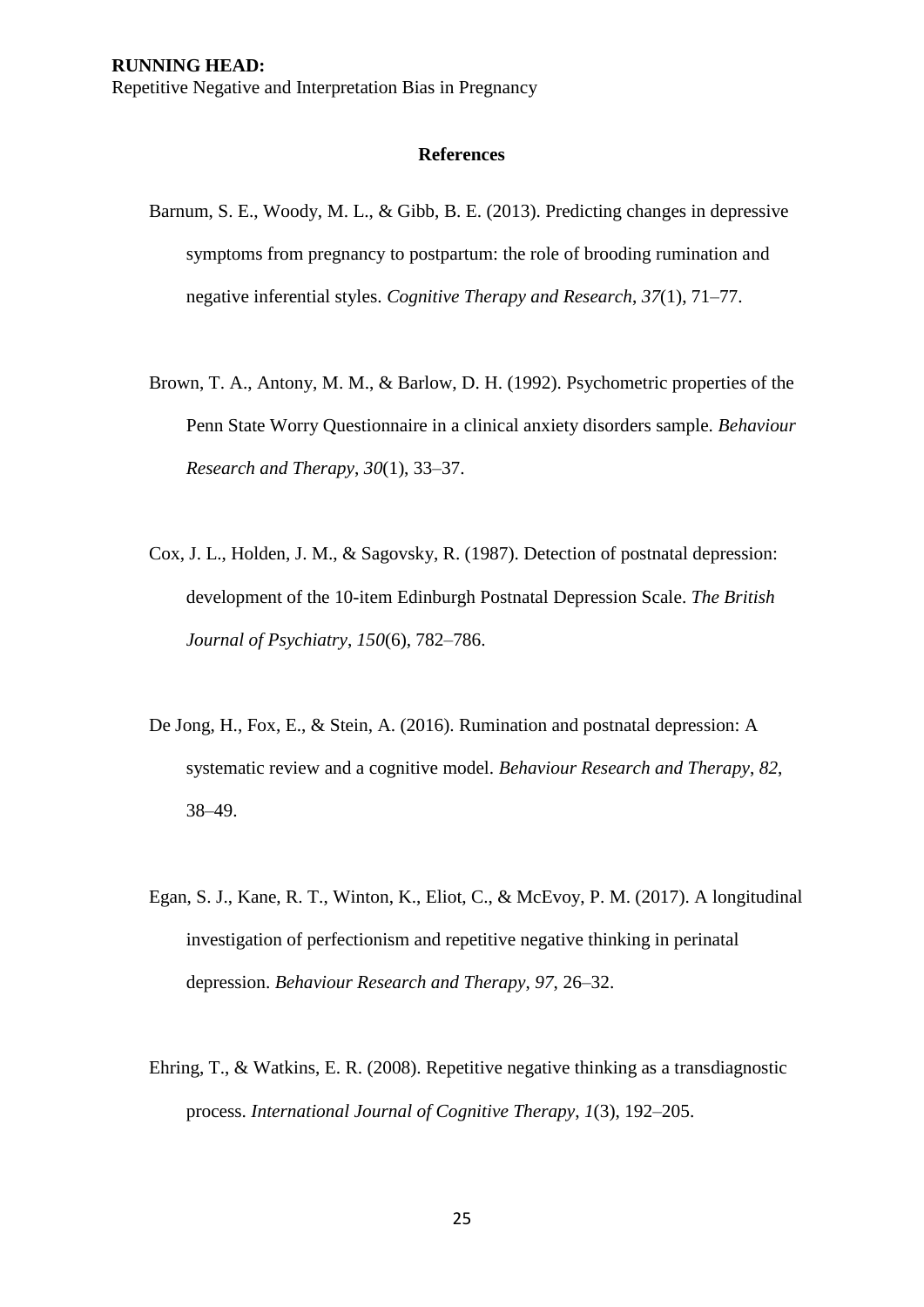Everaert, A. R., Podina, I. R., & Koster, E. H. W. (2017). A comprehensive metaanalysis of interpretation bias in depression. *Clinical Psychology Review, 58,* 33- 48.

Field, A. (2009). *Discovering Statistics Using SPSS* (3rd edition). Sage, London, UK.

- Gibson, J., McKenzie‐McHarg, K., Shakespeare, J., Price, J., & Gray, R. (2009). A systematic review of studies validating the Edinburgh Postnatal Depression Scale in antepartum and postpartum women. *Acta Psychiatrica Scandinavica*, *119*(5), 350– 364.
- Hayes, S., Hirsch, C. R., Krebs, G., & Mathews, A. (2010). The effects of modifying interpretation bias on worry in generalized anxiety disorder. *Behaviour Research and Therapy*, *48*(3), 171–178.
- Hirsch, C. R., Krahé, C., Whyte, J., Bridge, L., Loizou, S., Norton, S., & Mathews, A. (2020). Effects of modifying interpretation bias on transdiagnostic repetitive negative thinking. *Journal of Consulting and Clinical Psychology*, *88*(3), 226.
- Hirsch, C. R., Krahé, C., Whyte, J., Krzyzanowski, H., Meeten, F., Norton, S., & Mathews, A. (2020). Internet-Delivered Interpretation Training Reduces Worry and Anxiety in Individuals with Generalized Anxiety Disorder: A Randomized Controlled Experiment. Manuscript submitted for publication.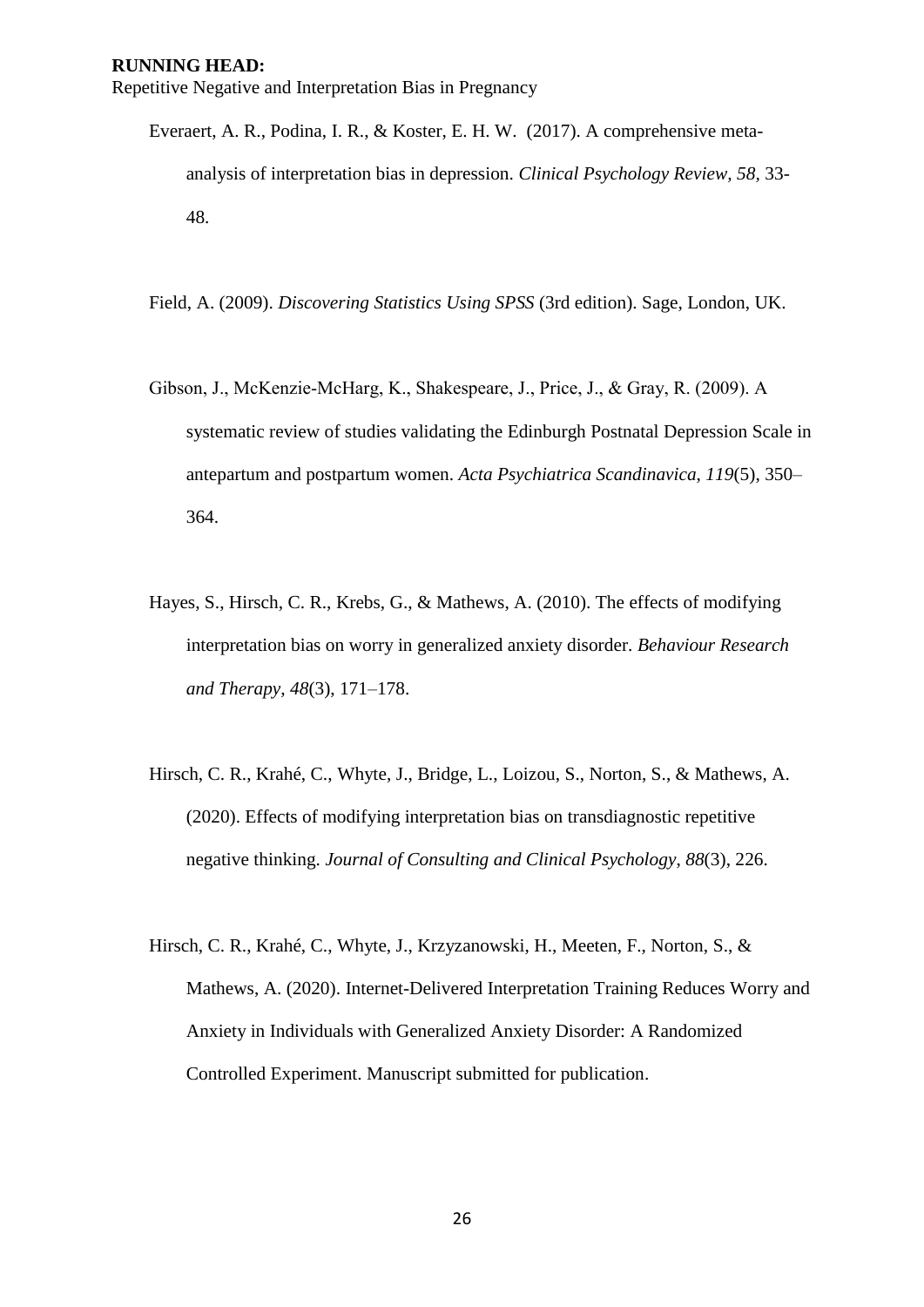- Hirsch, C. R., Krahé, C., Whyte, J., Loizou, S., Bridge, L., Norton, S., & Mathews, A. (2018). Interpretation training to target repetitive negative thinking in generalized anxiety disorder and depression. *Journal of Consulting and Clinical Psychology*, *86*(12), 1017.
- Hirsch, C. R., & Mathews, A. (2012). A cognitive model of pathological worry. *Behaviour Research and Therapy*, *50*(10), 636–646.
- Hirsch, C. R., Meeten, F., Krahe, C., & Reeder, C. (2016). Resolving Ambiguity in Emotional Disorders: The Nature and Role of Interpretation Biases. *Annual Review of Clinical Psychology*, *12*, 281–305.
- Howard, L. M., Ryan, E. G., Trevillion, K., Anderson, F., Bick, D., Bye, A., … Demilew, J. (2018). Accuracy of the Whooley questions and the Edinburgh Postnatal Depression Scale in identifying depression and other mental disorders in early pregnancy. *The British Journal of Psychiatry*, *212*(1), 50–56.
- Just, N., & Alloy, L. B. (1997). The response styles theory of depression: tests and an extension of the theory. *Journal of Abnormal Psychology*, *106*(2), 221.
- Kernot, J., Olds, T., Lewis, L. K., & Maher, C. (2015). Test-retest reliability of the English version of the Edinburgh Postnatal Depression Scale. *Archives of Women's Mental Health*, *18*(2), 255–257.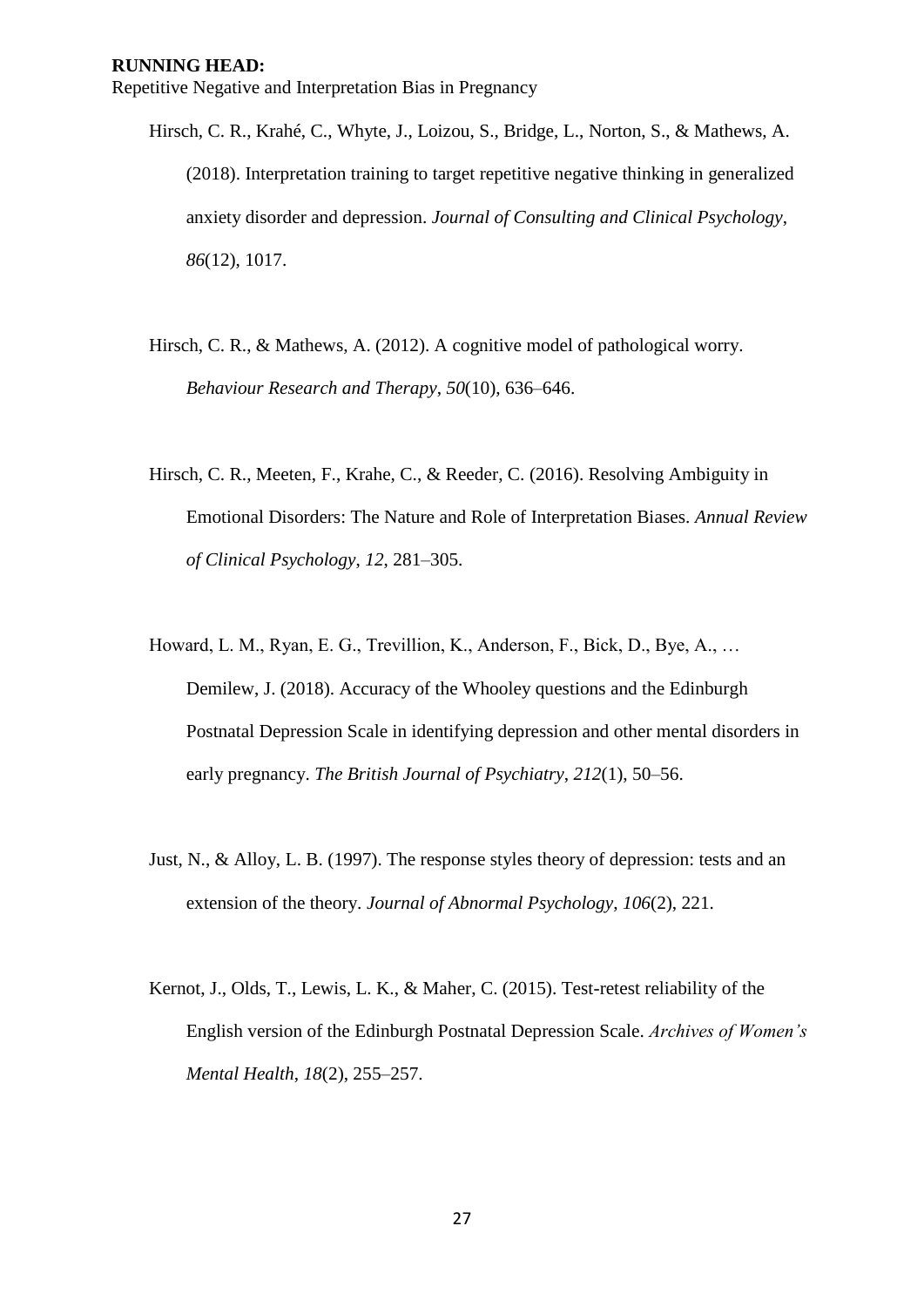- Krahé, C., Meeten, F. & Hirsch, C. R. (2020). *Development and validation of the Scrambled Sentences Test for Worry.* Manuscript submitted for publication.
- Krahé, C., Whyte, J., Bridge, L., Loizou, S., & Hirsch, C. R. (2019). Are different forms of repetitive negative thinking associated with interpretation bias in generalized anxiety disorder and depression? *Clinical Psychological Science*, *7*(5), 969–981.
- Kroenke, K., & Spitzer, R. L. (2002). The PHQ-9: a new depression diagnostic and severity measure. *Psychiatric Annals*, *32*(9), 509–515.
- Kroenke, K., Spitzer, R. L., & Williams, J. B. W. (2001). The PHQ-9: validity of a brief depression severity measure. *Journal of General Internal Medicine*, *16*(9), 606– 613.
- Löwe, B., Decker, O., Müller, S., Brähler, E., Schellberg, D., Herzog, W., & Herzberg, P. Y. (2008). Validation and standardization of the Generalized Anxiety Disorder Screener (GAD-7) in the general population. *Medical Care*, 266–274.
- Mahoney, A. E. J., McEvoy, P. M., & Moulds, M. L. (2012). Psychometric properties of the Repetitive Thinking Questionnaire in a clinical sample. *Journal of Anxiety Disorders*, *26*(2), 359–367.
- Mathews, A., & Mackintosh, B. (2000). Induced emotional interpretation bias and anxiety. *Journal of Abnormal Psychology*, *109*(4), 602.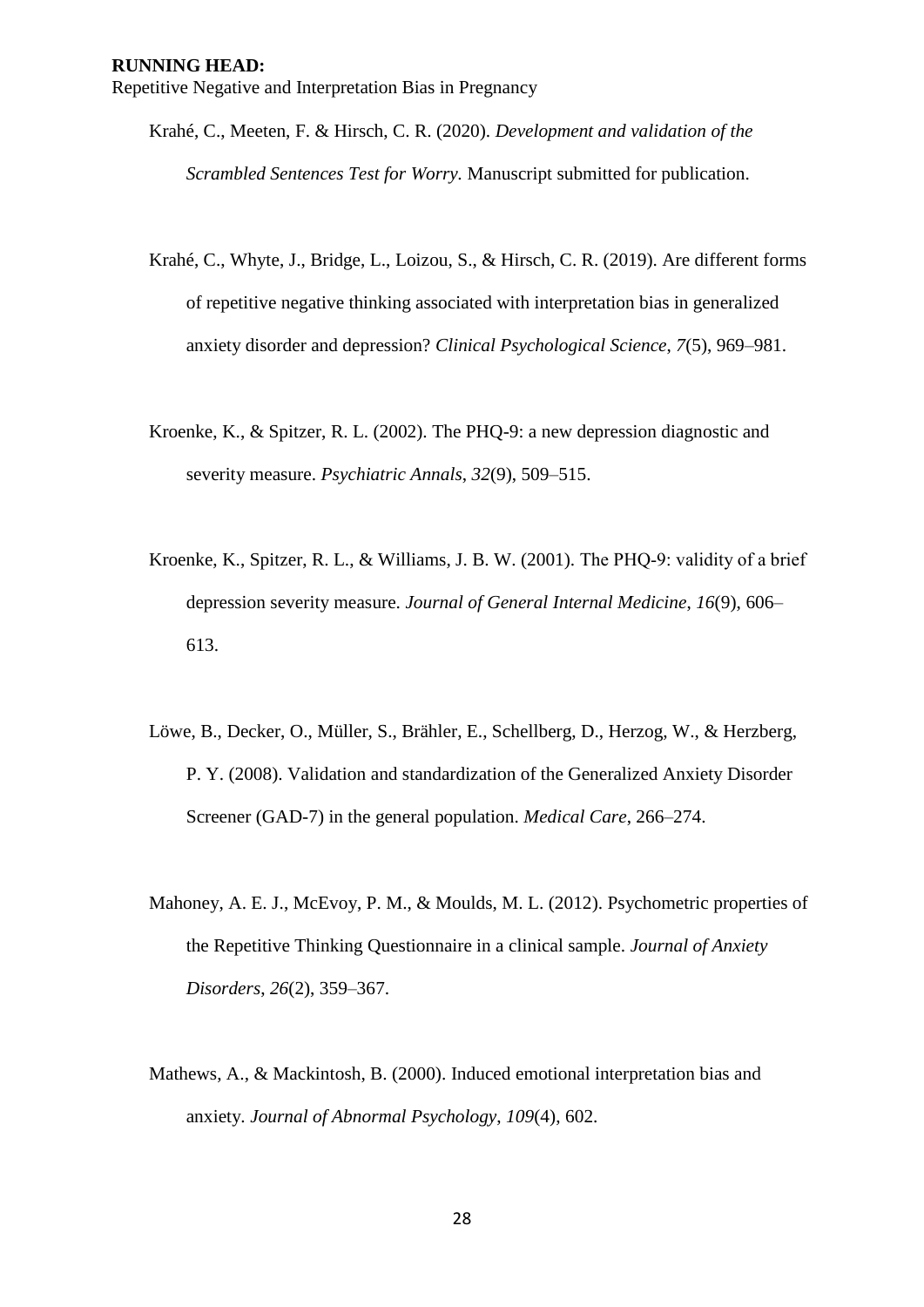- McEvoy, P. M., Thibodeau, M. A., & Asmundson, G. J. G. (2014). Trait repetitive negative thinking: A brief transdiagnostic assessment. *Journal of Experimental Psychopathology*, *5*(3), 1–17.
- Meyer, T. J., Miller, M. L., Metzger, R. L., & Borkovec, T. D. (1990). Development and validation of the Penn State Worry Questionnaire. *Behaviour Research and Therapy*, *28*(6), 487–495.
- Mobach, L., Rinck, M., Becker, E. S., Hudson, J. L., & Klein, A. M. (2019). Content-Specific Interpretation Bias in Children with Varying Levels of Anxiety: The Role of Gender and Age. *Child psychiatry and human development*, *50*(5), 803–814. https://doi.org/10.1007/s10578-019-00883-8
- Moulds, M. L., Black, M. J., Newby, J. M., & Hirsch, C. R. (2018). Repetitive negative thinking and its role in perinatal mental health. *Psychopathology*, *51*(3), 161–166.
- Newby, J. M., Werner-Seidler, A., Black, M. J., Hirsch, C. R., & Moulds, M. L. (2019). Content and themes of repetitive negative thinking in postnatal first-time mothers: a qualitative analysis, Manuscript under review.
- Nolen-Hoeksema, S., & Morrow, J. (1991). A prospective study of depression and posttraumatic stress symptoms after a natural disaster: the 1989 Loma Prieta Earthquake. *Journal of Personality and Social Psychology*, *61*(1), 115.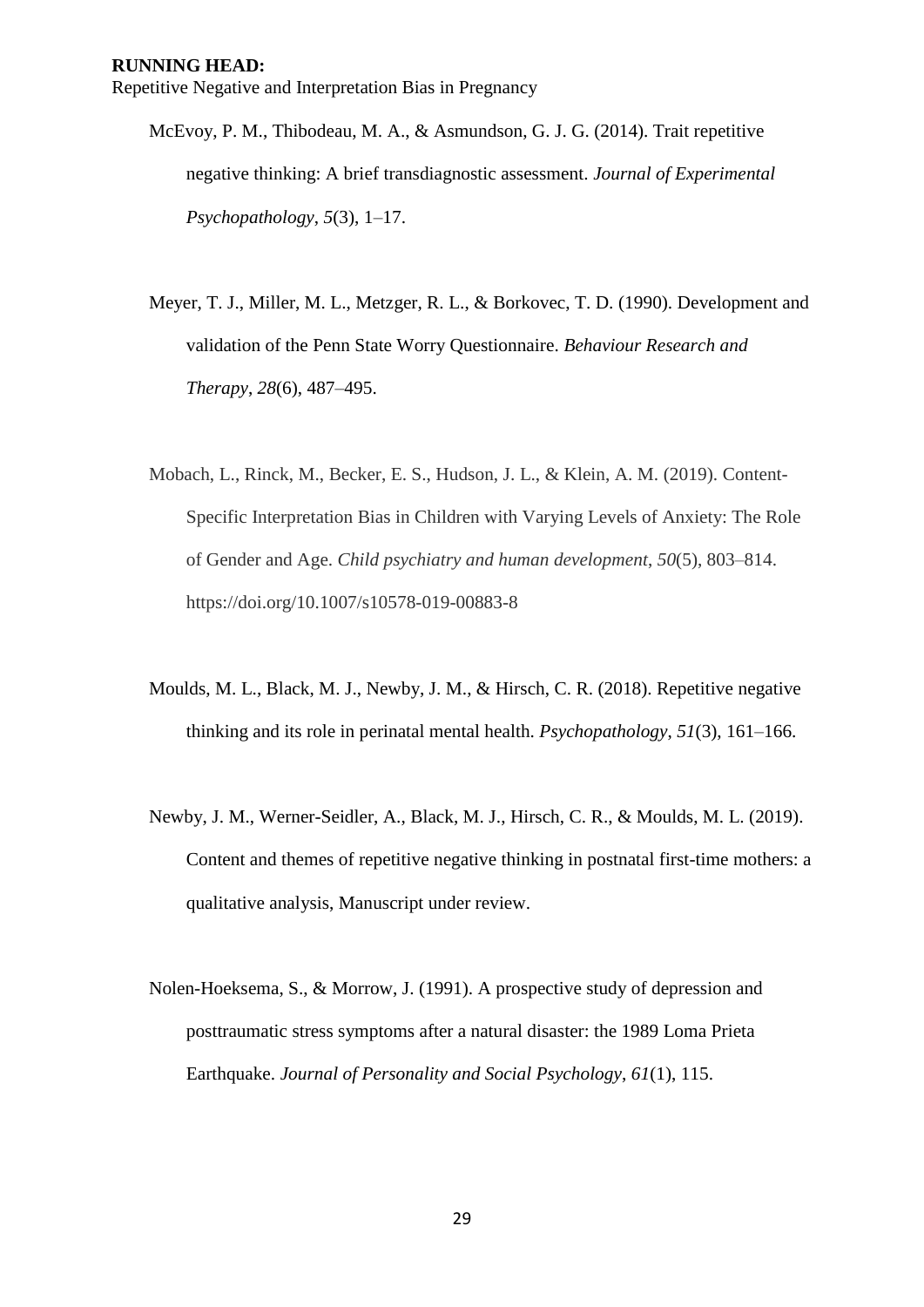Nolen-Hoeksema, S., Wisco, B. E., & Lyubomirsky, S. (2008). Rethinking Rumination. *Perspectives on Psychological Science : A Journal of the Association for Psychological Science*, *3*(5), 400–424.

- O'Mahen, H. A., Boyd, A., & Gashe, C. (2015). Rumination decreases parental problem-solving effectiveness in dysphoric postnatal mothers. *Journal of Behavior Therapy and Experimental Psychiatry*, *47*, 18–24.
- O'Mahen, H. A., Flynn, H. A., & Nolen-Hoeksema, S. (2010). Rumination and interpersonal functioning in perinatal depression. *Journal of Social and Clinical Psychology*, *29*(6), 646–667.
- Samtani, S., & Moulds, M. L. (2017). Assessing maladaptive repetitive thought in clinical disorders: A critical review of existing measures. *Clinical Psychology Review*, *53*, 14–28.
- Schmidt, D., Seehagen, S., Vocks, S., Schneider, S., & Teismann, T. (2016). Predictive importance of antenatal depressive rumination and worrying for maternal–foetal attachment and maternal well-being. *Cognitive Therapy and Research*, *40*(4), 565– 576.
- Somerville, S., Dedman, K., Hagan, R., Oxnam, E., Wettinger, M., Byrne, S., … Page, A. C. (2014). The perinatal anxiety screening scale: development and preliminary validation. *Archives of Women's Mental Health*, *17*(5), 443–454.